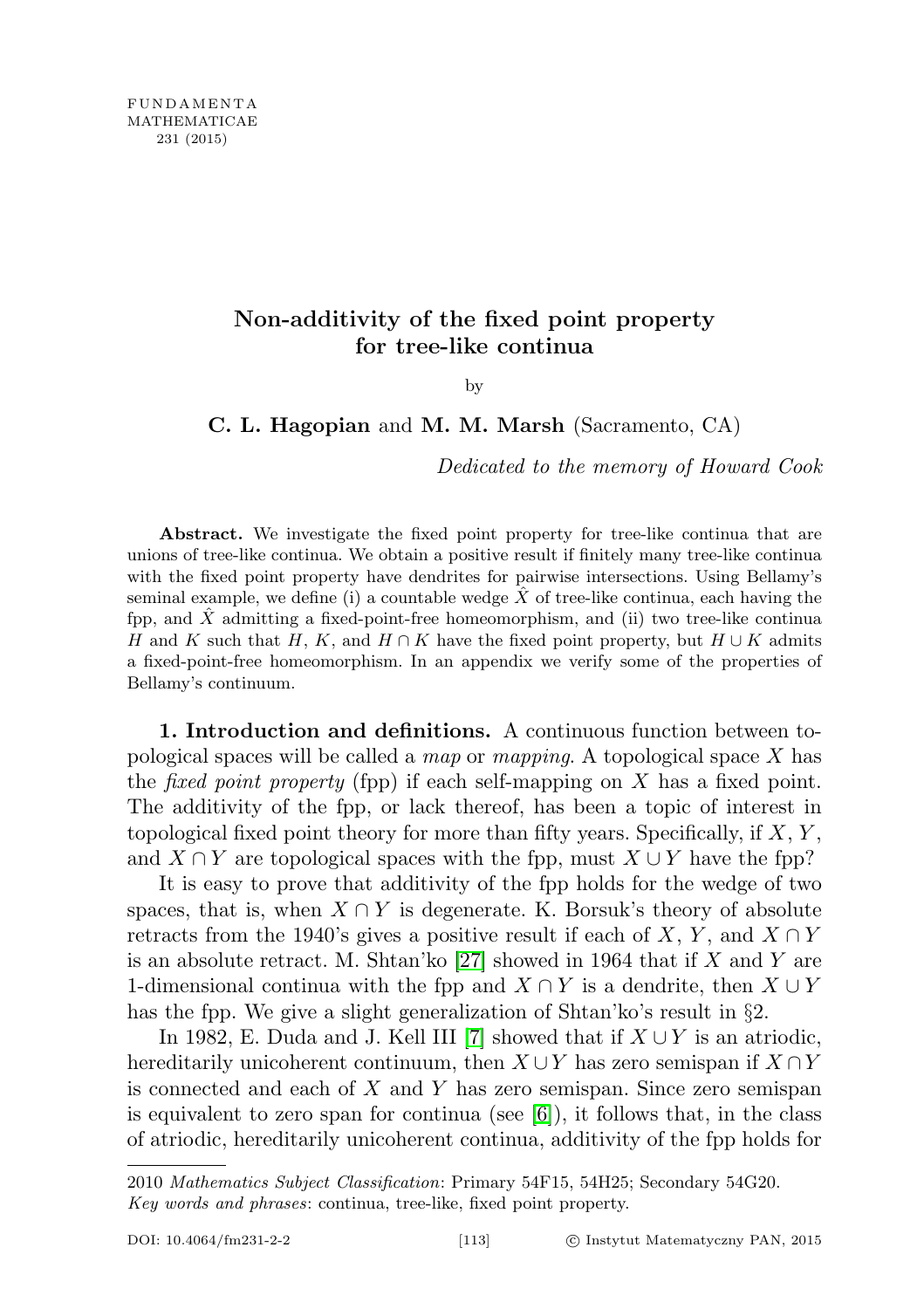continua that have zero span. As a corollary, additivity of the fpp also holds for arc-like (or chainable) continua whose union is in this class.

In the three years from 1967 to 1969, three examples were provided showing that, in general, the fpp is not additive:

- $(1)$  (W. Lopez [\[14\]](#page-23-3), 1967) An example where X is a 17-dimensional polyhedron with the fpp, Y is a disk,  $X \cap Y$  is an arc, but  $X \cup Y$ does not have the fpp. (See [\[3,](#page-23-4) Th. 17] for discussion.)
- $(2)$  (A. L. Yandl [\[28\]](#page-24-0), 1968) An example where each of X and Y is a uniquely arcwise connected continuum with the fpp,  $X \cap Y$  is a chainable continuum, and  $X \cup Y$  is a 1-dimensional, planar, arcwise connected continuum that does not have the fpp.
- (3) (R. H. Bing [\[3\]](#page-23-4), 1969) An example where X is a 1-dimensional arcwise connected continuum with the fpp, Y is a disk,  $X \cap Y$  is an arc, but  $X \cup Y$  does not have the fpp.

Bing's example is not planar. In 2005, C. L. Hagopian and J. R. Prajs [\[13\]](#page-23-5) constructed a planar example that has the same properties as Bing's example. In  $[17, 18]$  $[17, 18]$ , R. Mantka investigated the additivity of the fpp for 1-dimensional continua when both  $X$  and  $Y$  are uniquely arcwise connected. He constructed examples where  $X \cap Y$  is also uniquely arcwise connected, yet additivity of the fpp fails. In [\[18\]](#page-23-7),  $X \cap Y$  is a contractible harmonic brush, but still additivity of the fpp fails.

In all of these examples, neither  $X$  nor  $Y$  is tree-like. In light of this, we investigate the additivity of the fpp for tree-like continua where the union is also tree-like. We show, in  $\S5$ , that the fpp is not additive in this setting either. Additionally, we show that countable wedges of tree-like continua with the fpp may not have the fpp.

A continuum is a non-degenerate, compact, connected metric space. A continuum is indecomposable if it is not the union of two proper subcontinua. Let x be a point of a continuum X. The x-composant of X is the union of all proper subcontinua of X that contain x. If X is indecomposable, then X is the union of uncountably many dense disjoint composants. A continuum X is hereditarily unicoherent if each pair of its intersecting subcontinua has a connected intersection. A dendroid is an arcwise connected, hereditarily unicoherent continuum. A *dendrite* is a locally connected dendroid; or equivalently, it is locally connected and contains no simple closed curve. For a set S in a continuum X,  $\overline{S}$  will denote the closure of S in X.

Given  $\epsilon > 0$ , a mapping  $f: X \to Y$  is an  $\epsilon$ -mapping if for each  $y \in Y$ .  $\text{diam}(f^{-1}(y)) < \epsilon$ . A continuum X is arc-like if for each  $\epsilon > 0$ , there exists an  $\epsilon$ -mapping from X onto [0,1]. A continuum X is tree-like if for each  $\epsilon > 0$ , there exists a tree T and an  $\epsilon$ -mapping from X onto T. A non-constant mapping  $f: X \to Y$  is atomic if for each subcontinuum K of X such that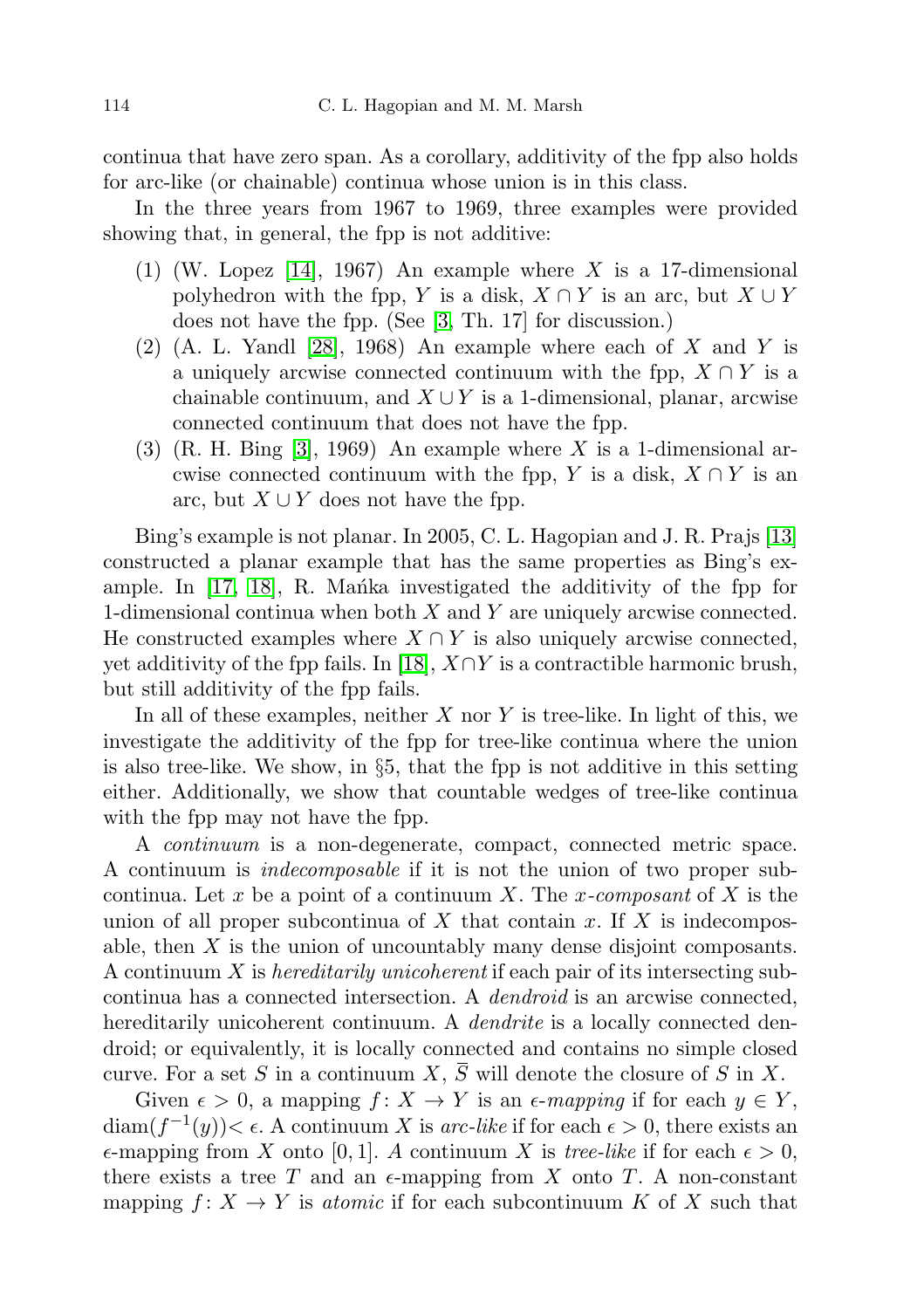$f(K)$  is non-degenerate, we have  $f^{-1}(f(K)) = K$ . It was shown in [\[8\]](#page-23-8) that each atomic map is monotone. The following lemma is well-known and easy to prove. We will use it later in the paper to establish the indecomposablity of certain subcontinua of our examples.

LEMMA 1. Suppose that  $f: X \to Y$  is a surjective atomic map of continua. Then  $X$  is indecomposable if and only if  $Y$  is indecomposable.

2. A positive fixed-point result. We begin this section with a definition, and two lemmas that will be used in the proof of Theorem 1.

Let  $a \neq b$  be points in a uniquely arcwise connected continuum D. Let  $[a, b]$  denote the unique arc from a to b and let  $f : [a, b] \to D$  be a mapping. We say that  $[a, b]$  is *stretched over itself by f* if a lies in the unique arc  $[f(a), b]$  and b lies in the unique arc  $[a, f(b)]$ . Note that if  $[a, b]$  is stretched over itself, then  $[a, b] \subset [f(a), f(b)].$ 

LEMMA 2. Suppose that  $[a, b]$  is an arc in a uniquely arcwise connected continuum D and  $f: [a, b] \to D$  is a mapping that stretches [a, b] over itself. Then f has a fixed point.

*Proof.* First we note that for  $x \in (a, b)$ , either f stretches [a, x] over itself or f stretches  $[x, b]$  over itself. To see this, let  $\beta$  be the unique arc in D from  $f(x)$  to [a, b], and simply note that  $\beta$  meets exactly one of [a, x] or  $(x, b]$ .

Suppose that f is fixed-point-free and  $\epsilon > 0$  is such that  $d(x, f(x)) \geq \epsilon$ for all  $x \in X$ . Let  $\delta > 0$  be such that if  $\alpha$  is a subarc of [a, b] with diam  $\alpha < \delta$ , then diam  $f(\alpha) < \epsilon$ . Partition [a, b] by points  $a = a_0 < a_1 < a_2 < \cdots <$  $a_n = b$  such that for each  $0 \leq i < n$ ,  $\text{diam}[a_i, a_{i+1}] < \delta$ . It follows from the observation in the first paragraph of the proof that there exists  $0 \leq j \leq n$ such that f stretches  $[a_j, a_{j+1}]$  over itself. So,  $[a_j, a_{j+1}] \subset [f(a_j), f(a_{j+1})]$ . But since  $a_j$  and  $f(a_j)$  are in  $[f(a_j), f(a_{j+1})] \subset f([a_j, a_{j+1}])$ , it follows that  $\text{diam } f([a_j, a_{j+1}]) \geq \epsilon$ , a contradiction.

LEMMA 3. Suppose H and K are continua,  $H \cap K$  is a dendrite, and neither H nor K contains a simple closed curve. Then  $H \cup K$  contains no simple closed curve.

*Proof.* Assume  $H \cup K$  contains a simple closed curve S. By hypothesis, S must intersect both  $H - K$  and  $K - H$ . So, let  $x \in S \cap (H \cap K)$  and let  $a \in S \cap (H - K)$ . There are two arcs A and B with common endpoint set  $\{a, x\}$  such that  $A \cup B = S$ . Let  $[a, c]$  be the unique arc in A such that  $[a, c] \cap (H \cap K) = \{c\}$ , and let  $[a, b]$  be the unique arc in B such that  $[a, b] \cap (H \cap K) = \{b\}.$  Note that  $[a, c] \cup [a, b] \subset H$ . Since  $H \cap K$  is a dendrite, there is a unique arc  $[b, c]$  in  $H \cap K$ . We find that  $[a, c] \cup [b, c] \cup [a, b]$  is a simple closed curve lying in  $H$ , which is a contradiction.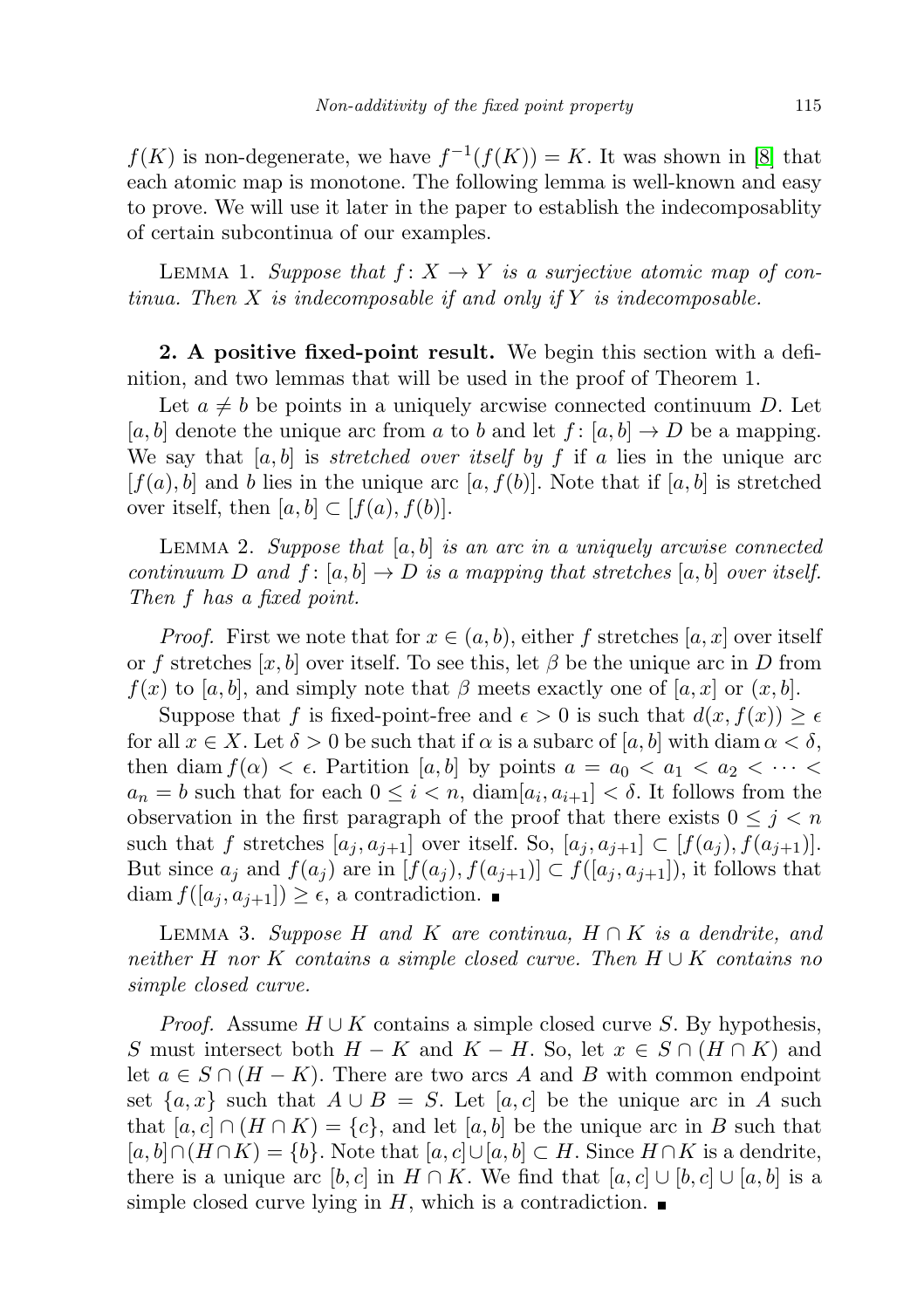The following theorem is a generalization, to higher-dimensional continua, of M. Shtan'ko's theorem mentioned in §1.

THEOREM 1. If H and K are continua with the fpp,  $H \cap K$  is a dendrite, and neither H nor K contains a simple closed curve, then  $H\cup K$  has the fpp.

*Proof.* Suppose there exists a fixed-point-free map f of  $H \cup K$  into itself. Let  $E = H \cap K$  and note that  $E \cap f(E) \neq \emptyset$ . By Lemma 3,  $H \cup K$  contains no simple closed curve. Hence,  $D = E \cup f(E)$  is a dendrite. Let r be the retraction of D onto E that takes each  $x \in D - E$  to  $y \in E$  such that the half-open arc  $(x, y)$  in D misses E. Since E has the fixed point property,  $rf|_E$  has a fixed point p. Note that p is the only fixed point of  $rf|_E$ , for otherwise, an arc in  $E$  would be stretched over itself by  $f$ , producing a fixed point in  $E$  by Lemma 2, and thus contradicting that  $f$  is fixed-point-free.

Either  $f(p) \in H - K$  or  $f(p) \in K - H$ . Assume without loss of generality that  $f(p) \in H - K$ . Let  $k: K \to E$  be an extension of the retraction  $r|_{D\cap K}: D\cap K\to E$ . Define  $h: H\to H$  by

$$
h(x) = \begin{cases} f(x) & \text{if } f(x) \in H, \\ kf(x) & \text{if } f(x) \in K. \end{cases}
$$

We claim that h is fixed-point-free. If  $f(x) \in H$ , then  $h(x) = f(x) \neq x$ . Suppose  $f(x) \in K$  and  $x = h(x)$ . Then  $x = kf(x)$  and so  $x \in E$ . Since  $f(E) \subset D$ , we have  $f(x) \in D \cap K$ . So,  $x = kf(x) = rf(x)$ . Since p is the only fixed point of  $rf|_E$ , it follows that  $x = p$ . But then  $f(x) \in H - K$ , contradicting  $f(x) \in K$ .

But H has the fpp, so  $H \cup K$  admits no fixed-point-free mapping.  $\blacksquare$ 

We now state a few lemmas that will be used to establish corollaries that extend Theorem 1 from two to finitely many continua.

LEMMA 4. Suppose  $H_1, \ldots, H_n$  are continua,  $H_i \cap H_j$  is a dendrite for each  $1 \leq i < j \leq n$ , and no  $H_i$  contains a simple closed curve. Then  $\bigcap_{i=1}^n H_i$ is a dendrite if and only if  $\bigcap_{i\in J} H_i$  is a dendrite for each non-degenerate  $J \subset \{1,\ldots,n\}.$ 

*Proof.*  $\Leftarrow$ : Obvious.

⇒: First we note that by Lemma 3, no simple closed curve is contained in the union of two  $H_i$ 's. Suppose that  $\bigcap_{i\in J} H_i$  is disconnected for some  $J \subset \{1, \ldots, n\}$ . By hypothesis, J contains more than two elements. Assume, without loss of generality, that  $1, 2 \in J$ . Let a and b be points in different components of  $\bigcap_{i\in J} H_i$ . Since  $H_1 \cap H_2$  is a dendrite, there is an arc  $A \subset H_1 \cap H_2$  with endpoints a and b. For some  $j \in J$ ,  $H_j$  does not contain some point p in A. Since  $H_1 \cap H_j$  is a dendrite, there is an arc  $B \subset H_1 \cap H_j$  with endpoints a and b. Since  $p \notin B$ ,  $A \cup B$  contains a simple closed curve. But  $A \cup B \subset H_1 \cup H_j$ , contradicting our initial observation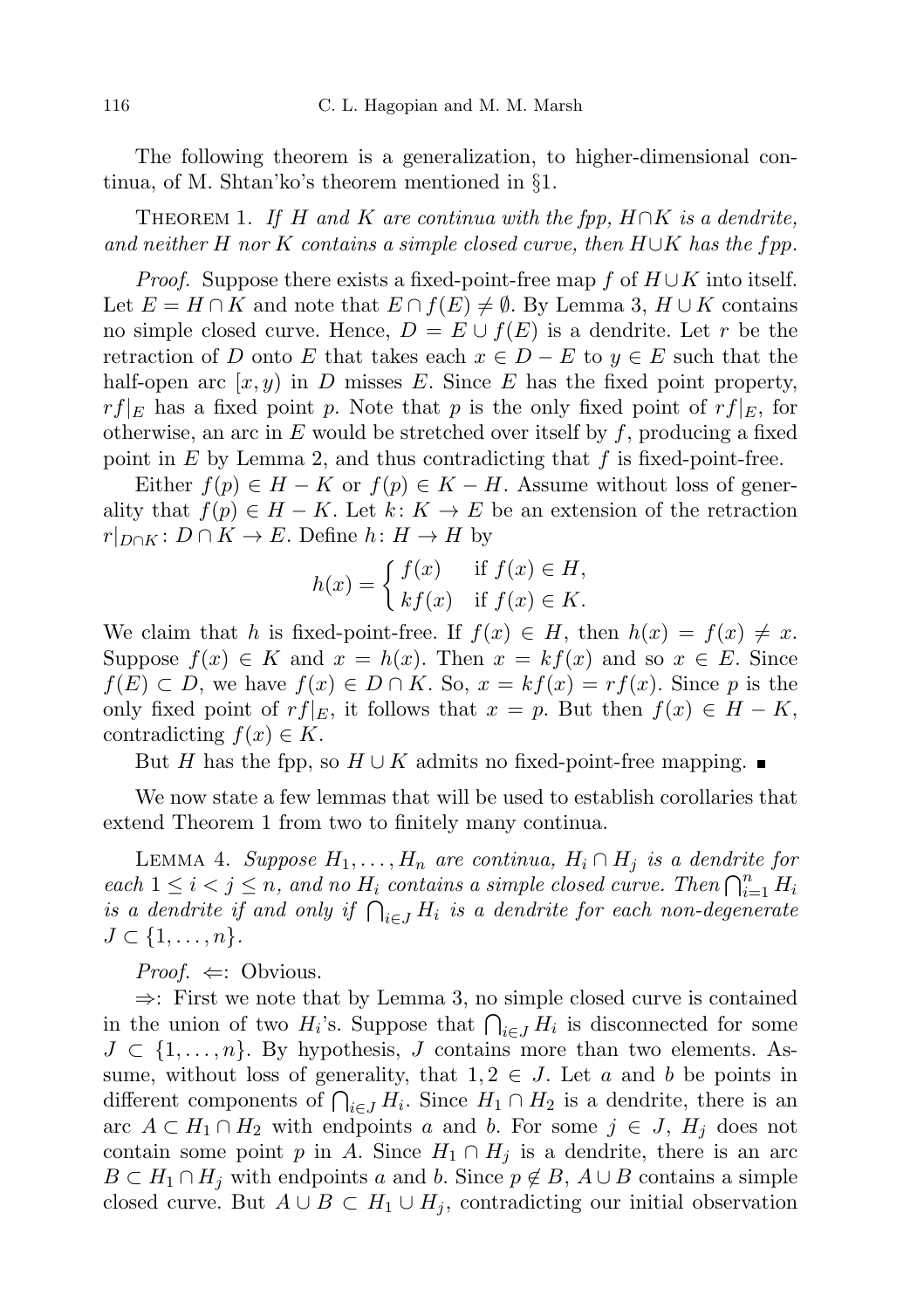(or Lemma 3). Hence,  $\bigcap_{i\in J} H_i$  is connected. Since  $\bigcap_{i\in J} H_i \subset H_1 \cap H_2$ , it follows that  $\bigcap_{i\in J} H_i$  is a dendrite.

LEMMA 5. Suppose  $D_1, \ldots, D_n$  are dendrites,  $D_i \cap D_j$  is a dendrite for each  $1 \leq i < j \leq n$ , and  $\bigcap_{i=1}^{n} D_i$  is a dendrite. Then  $\bigcup_{i=1}^{n} D_i$  is a dendrite.

*Proof.* That  $\bigcup_{i=1}^n D_i$  is connected and locally connected follows from the hypothesis. So, we only need to see that  $\bigcup_{i=1}^{n} D_i$  contains no simple closed curve. We use induction on  $n$ .

For  $n = 1$ , the result is trivial. Assume the statement holds for some  $n-1 \geq 1$ . Note that by Lemma 4, the dendrites  $D_1, \ldots, D_{n-1}$  satisfy the hypothesis. So,  $\bigcup_{i=1}^{n-1} D_i$  is a dendrite. Set-theoretically,  $(\bigcup_{i=1}^{n-1} D_i) \cap D_n =$  $\bigcup_{i=1}^{n-1} (D_i \cap D_n)$ . We next observe that the dendrites  $D_i \cap D_n$ , for  $1 \leq i \leq n-1$ , satisfy the inductive hypothesis. For each i, j,  $(D_i \cap D_n) \cap (D_j \cap D_n) =$  $D_i \cap D_j \cap D_n$  is a dendrite by Lemma 4. Also,  $\bigcap_{i=1}^{n-1} (D_i \cap D_n) = \bigcap_{i=1}^{n} D_i$  is a dendrite. So, by inductive assumption,  $\bigcup_{i=1}^{n-1} (D_i \cap D_n) = (\bigcup_{i=1}^{n-1} D_i) \cap D_n$  is a dendrite, and by Lemma 3,  $(\bigcup_{i=1}^{n-1} D_i) \cup D_n = \bigcup_{i=1}^{n} D_i$  contains no simple closed curve. Therefore,  $\bigcup_{i=1}^n D_i$  is a dendrite.

LEMMA 6. Suppose  $H_1, \ldots, H_n$  are continua,  $H_i \cap H_j$  is a dendrite for each  $1 \leq i < j \leq n$ , and  $\bigcap_{i=1}^{n} H_i$  is a dendrite. Then

- (1) each  $H_i$  is tree-like if and only if  $\bigcup_{i=1}^n H_i$  is tree-like, and
- (2) no  $H_i$  contains a simple closed curve if and only if  $\bigcup_{i=1}^n H_i$  contains no simple closed curve.

*Proof.*  $(1) \Leftarrow$ : Obvious.

⇒: H. Cook [\[4,](#page-23-9) Theorem 2] showed that the union of two tree-like continua that intersect in a connected set is tree-like. So, for  $n = 2$  the result follows from Cook's theorem. Assume the result holds for some  $n - 1 \geq 2$ . Note that by Lemma 4,  $H_1, \ldots, H_{n-1}$  satisfy the hypothesis. So, by inductive assumption,  $\bigcup_{i=1}^{n-1} H_i$  is tree-like. Also,  $(\bigcup_{i=1}^{n-1} H_i) \cap H_n = \bigcup_{i=1}^{n-1} (H_i \cap H_n)$ is a dendrite by Lemma 5. So, again by Cook's theorem,  $(\bigcup_{i=1}^{n-1} H_i) \cup H_n = \bigcup_{i=1}^{n} H_i$  is tree-like.  $_{i=1}^n H_i$  is tree-like.

(2) The proof, using Lemma 3, is similar to the proof of  $(1)$ .

COROLLARY 1. Suppose  $H_1, \ldots, H_n$  are continua with the fpp,  $H_i \cap H_j$  is a dendrite for all  $1 \leq i \leq j \leq n$ ,  $\bigcap_{i=1}^{n} H_i$  is a dendrite, and no  $H_i$  contains a simple closed curve. Then  $\bigcup_{i=1}^n \overline{H_i}$  has the fpp.

*Proof.* We use induction to establish the corollary. For  $n = 1$ , the result is obvious. For  $n = 2$ , it follows from Theorem 1. Assume it holds for some  $n-1 \geq 2$ . By Lemma 4, the continua  $H_1, \ldots, H_{n-1}$  also satisfy the conditions of the hypothesis. So,  $\bigcup_{i=1}^{n-1} H_i$  is a continuum with the fpp by inductive assumption, and contains no simple closed curve by Lemma 6(2).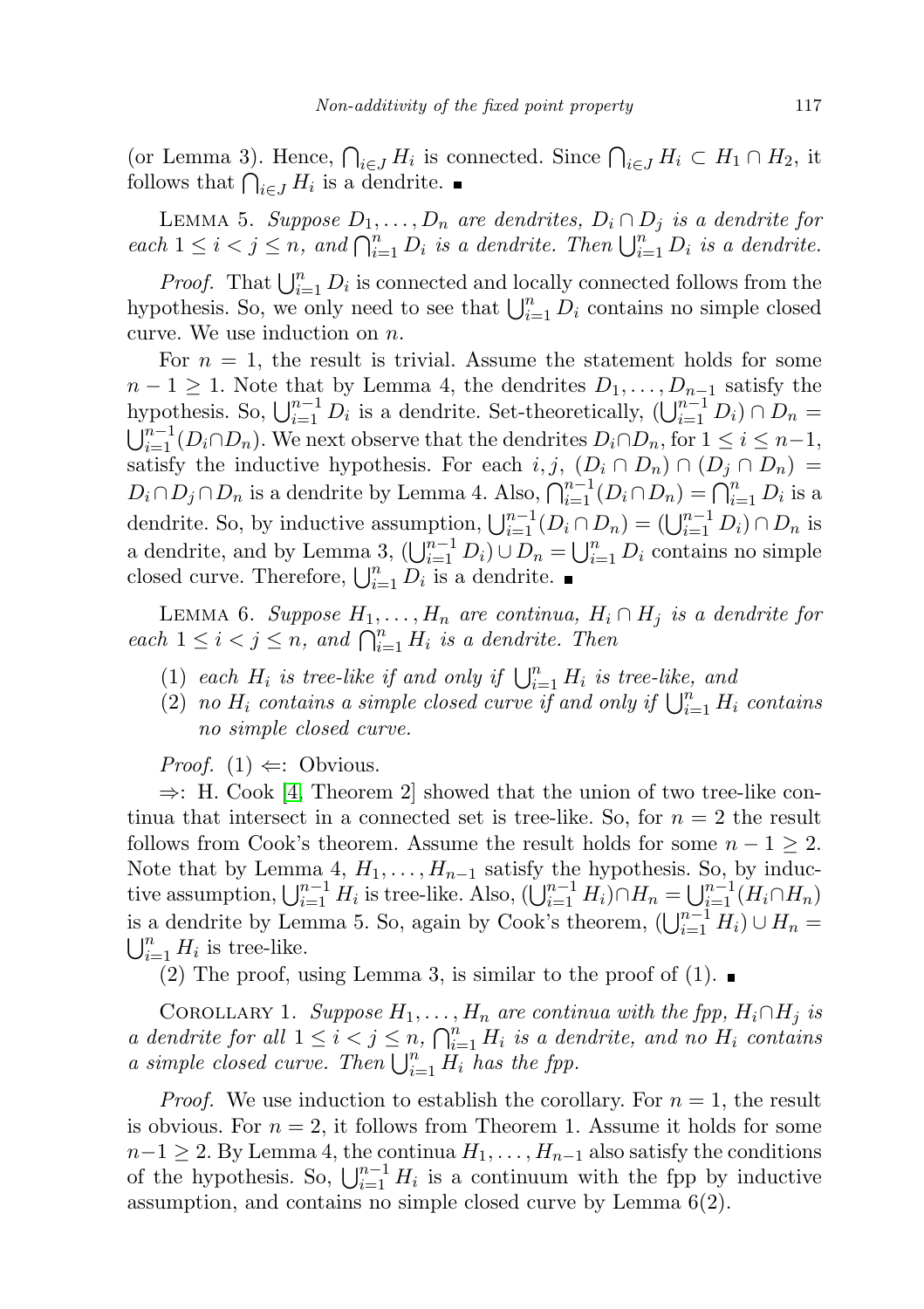As we have previously seen,  $(\bigcup_{i=1}^{n-1} H_i) \cap H_n = \bigcup_{i=1}^{n-1} (H_i \cap H_n)$  is a dendrite. It follows from Theorem 1 that  $\bigcup_{i=1}^n H_i$  has the fpp.

COROLLARY 2. If  $H_1, \ldots, H_n$  are tree-like continua with the fpp,  $H_i \cap H_j$ is a dendrite for each  $1 \leq i < j \leq n$ , and  $\bigcap_{i=1}^{n} H_i$  is a dendrite, then  $\bigcup_{i=1}^{n} H_i$ is a tree-like continuum with the fpp.

*Proof.* This follows immediately from Corollary 1 and Lemma  $6(1)$ .

COROLLARY 3. If  $H_1, \ldots, H_n$  are tree-like continua with the fpp, and C is a dendrite such that  $H_i \cap H_j = C$  for all  $1 \leq i < j \leq n$ , then  $\bigcup_{i=1}^{n} H_i$ is a tree-like continuum with the fpp.

The collection of tree-like continua in Corollary 3 is a clump of treelike continua as defined by Cook in [\[5\]](#page-23-10). Example 1 in §5 below shows that Corollary 3 cannot be extended to countably many tree-like continua, even when the intersection is degenerate.

The authors wish to thank R. Manka for calling our attention to M. Shtan'ko's theorem [\[27\]](#page-23-0), and J. R. Prajs for pointing out that Shtan'ko's theorem can be generalized to higher-dimensional continua. We also thank the referee for suggesting the corollaries above which generalized the corollaries that we first had in mind.

We end this section with two related questions.

QUESTION 1. Suppose  $H$  and  $K$  are tree-like continua with the fpp and  $H \cap K$  is a dendroid. Does  $H \cup K$  have the fpp?

Question 2. Does additivity of the fpp hold for arc-like (chainable) continua? That is, if H, K, and  $H \cap K$  are chainable continua, does  $H \cup K$ have the fpp?

Question 2 has an affirmative answer if  $H \cup K$  is embeddable in the plane.

**3. Definitions and constructions.** A matchbox manifold X is a separable metric space in which each point  $p$  of  $X$  has an open neighborhood that is homeomorphic to the product of a 0-dimensional set and the real numbers  $\mathbb{R}$ . So, in particular, if C is a compact 0-dimensional set and  $(0, 1)$ is the open segment in R between 0 and 1, then  $C \times (0,1)$  is a matchbox manifold. We will call a space that is homeomorphic to  $C \times (0,1)$  and *open matchbox* and a space that is homeomorphic to  $C \times [0, 1]$  a closed (or *compact*) matchbox. The sets  $C \times \{0\}$  and  $C \times \{1\}$  will be called, respectively, the *left* and *right boundaries* of both an open matchbox and a closed matchbox.

For homeomorphic topological spaces X and Y, we write  $X \stackrel{T}{\approx} Y$ . Let  $M \stackrel{T}{\approx} C \times [0,1]$  be a closed matchbox. Identify M with  $C \times [0,1] \times \{0\}$  in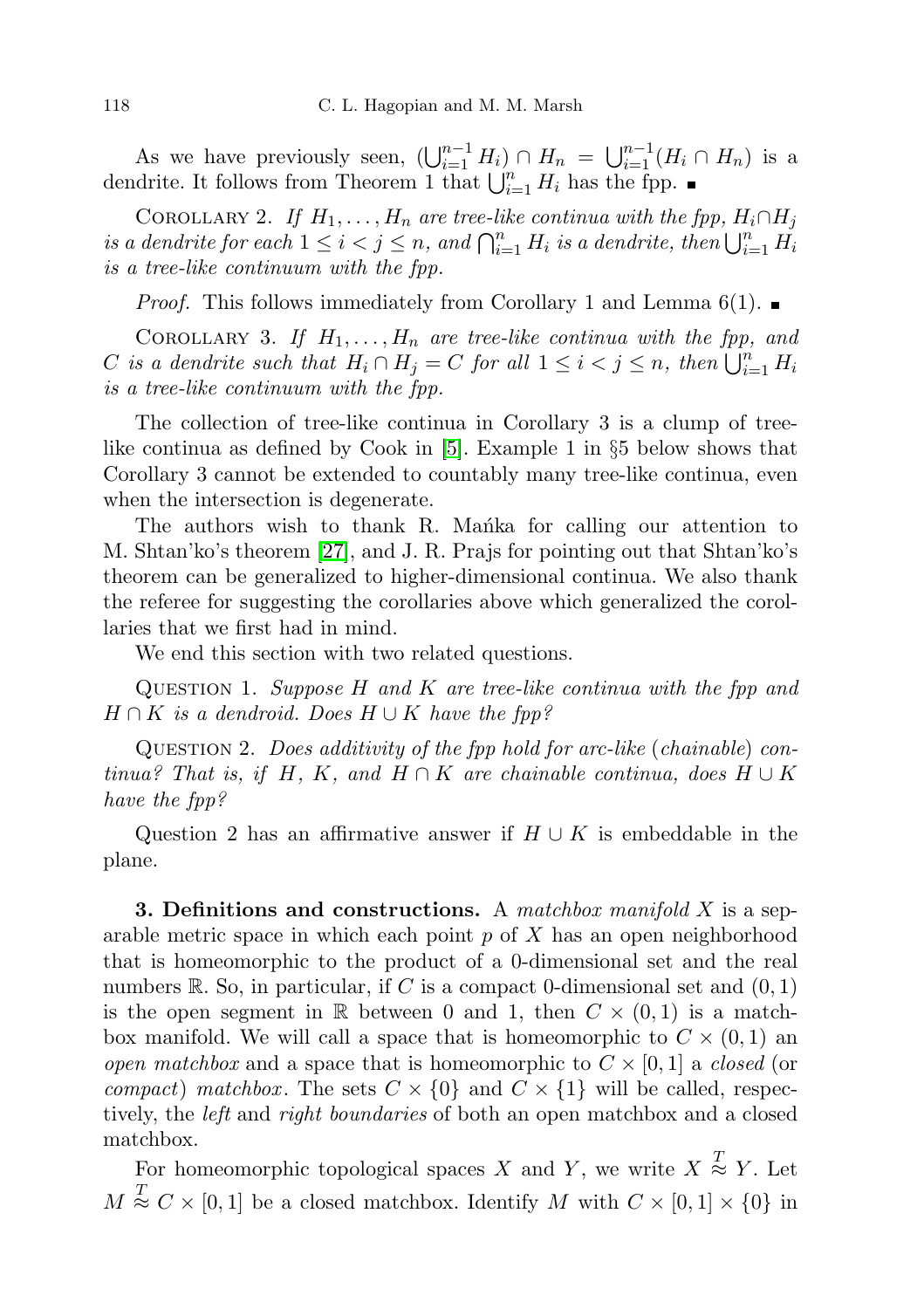$C \times [0,1] \times \mathbb{R}$ . Let  $K = \bigcup_{c \in C} K_c$  be a compact subset of  $C \times [0,1] \times \mathbb{R}$ , where for each  $c \in C$ ,  $K_c$  is a continuum such that  $K_c \subset \{c\} \times [0,1] \times \mathbb{R}$ ,  $K_c \cap (\{c\} \times \{0\} \times \mathbb{R}) = \{(c, 0, 0)\}\$ , and  $K_c \cap (\{c\} \times \{1\} \times \mathbb{R}) = \{(c, 1, 0)\}\$ . We refer to K as an mbox replacement of the matchbox M. We let  $\pi: K \to M$ be the natural projection onto  $M$ . Note that  $M$  and  $K$  have the same left and right boundaries, namely  $C \times \{0\} \times \{0\}$  and  $C \times \{1\} \times \{0\}$ .

Suppose  $f: C \to D$  is a homeomorphism between compact 0-dimensional sets. Let  $\lambda$  be a positive real number. Let  $f_{\lambda}: C \times [0, 1] \to D \times [0, \infty)$  be the embedding given by  $f_{\lambda}(c, t) = (f(c), \lambda t)$ . We call  $f_{\lambda}$  a  $\lambda$ -rearrangement of the matchbox  $C \times [0, 1]$ . Note that  $f_{\lambda}$  stretches or shrinks  $C \times [0, 1]$  as  $\lambda$  is greater or less than one. Any map, similarly defined (conjugate to such a map), on a compact matchbox will be referred to analogously. In our examples, we will typically have a homeomorphism, say  $f$ , already defined on an entire matchbox  $C \times [0, 1]$ . When we introduce the notation  $f_{\lambda}$  relative to this map, we mean  $f_{\lambda} = (f|_{C\times\{0\}})_{\lambda}$ , according to our definition above.

Let  $M \stackrel{T}{\approx} C \times [0,1]$  be a closed matchbox and  $N = f_{\lambda}(M)$ , where  $f_{\lambda}: M \to N$  is a  $\lambda$ -rearrangement of M. Let  $\mu$  be a positive real number and let K be an mbox replacement of M. Let  $f_{\lambda\mu} : K \to N \times [0, \infty)$  be the embedding given by  $f_{\lambda\mu}(c, t, s) = (f(c), \lambda t, \mu s)$ . So,  $f_{\lambda\mu}$  is a homeomorphism onto its image. Thus,  $f_{\lambda\mu}(K)$  is an mbox replacement of N. We call  $f_{\lambda\mu}$  a  $\lambda\mu$ -rearrangement of the mbox K. If  $\lambda = \mu$ , we write  $f_{\lambda}$  for  $f_{\lambda\lambda}$ . Note that a rearrangement of a matchbox either stretches or shrinks only in the second coordinate, while a rearrangement of an mbox may stretch or shrink in both the second and third coordinates.

The map  $\pi \circ f_{\lambda\mu}$  will be called a  $\lambda$ -*flattening map*. Note that the image of a flattening map is a closed matchbox.

In our examples, we will be interested in defining an mbox replacement in which exactly one arc is replaced by a continuum that is homeomorphic to one of  $S, -S,$  or  $S^2$  defined below. Each is a variation of a topologist's sine curve. Our building block  $S$  is a topologist's sine curve with an "extended" limit bar, which is a subset of  $[0, 1] \times [0, 1]$ . Let

$$
S = ([0, \frac{1}{2}] \times \{0\}) \cup (\{\frac{1}{2}\} \times [0, 1]) \cup \{(x, \frac{1}{2}(1 + \sin \frac{3\pi}{4x - 2})) \mid \frac{1}{2} < x \le 1\}.
$$

Note that  $\pi_1: S \to [0,1]$  is an atomic map that is one-to-one for  $x \neq \frac{1}{2}$  $rac{1}{2}$ . Also,  $\pi_1^{-1}(\{\frac{1}{2}\})$  is the limit bar of the topologist's sine curve. The points of the sine curve that have second coordinate 1 are the points with first coordinates  $t_k = \frac{2k+2}{4k+1}$  for  $k \geq 1$ . We let  $T_k$  be the points of S whose first coordinates are greater than or equal to  $t_k$ .

Let  $-S$  denote the reflection of S through the line  $x=\frac{1}{2}$  $\frac{1}{2}$ , and let

$$
S^{2} = \{(x, y) \in -S \mid 0 \le x \le \frac{1}{2}\} \cup \{(x, y) \in S \mid \frac{1}{2} \le x \le 1\}.
$$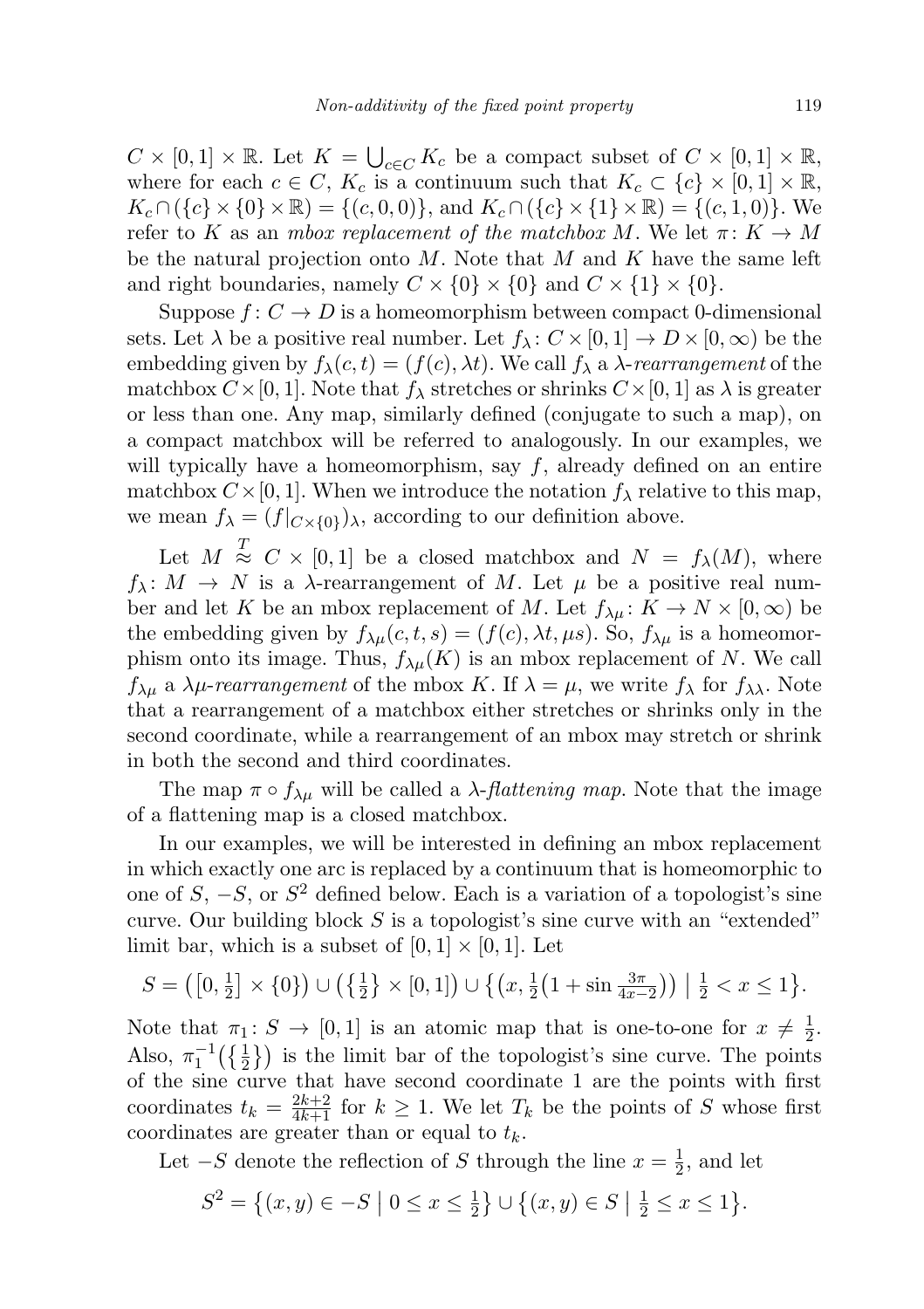Note that there is no surjective map between any two of  $S, -S,$  and  $S^2$  that fixes  $(0, 0)$ .

For  $M \stackrel{T}{\approx} C \times [0,1]$  a closed matchbox and  $p \in C$ , we define an mbox replacement of M so that  $K_p$  is S (or  $-S$ , or  $S^2$ ) and  $K_c$  is an arc for  $c \in C - \{p\}$ . We call such K an  $S_p \text{-} \mod$  (or  $-S_p \text{-} \mod$ , or  $S_p^2 \text{-} \mod$ ). If the point of  $C$  is unimportant or unspecified, we will simply use the terms S-mbox,  $-S$ -mbox, and  $S^2$ -mbox. There are numerous ways in which this "replacement" construction can be done. One such way is indicated below for an  $S_p$ -mbox.

So, assume  $K_p$  is S and has the arc  $\{p\} \times [0, 1] \times \{0\}$  in  $\{p\} \times [0, 1] \times [0, 1]$ replaced. We wish to replace all arcs of the form  ${c} \times [0,1] \times \{0\}$ , for  $c \in C - \{p\}$ , with arcs  $K_c$  having endpoints  $(c, 0, 0)$  and  $(c, 1, 0)$ , and so that  $\bigcup_{c \in C} K_c$  is compact. For  $c \in C$ , let  $d_c$  denote the distance of c to p. Assume, without loss of generality, that  $d_c < 1$  for all  $c \in C$ . For  $c \neq p$  and  $\frac{1}{k+1} \leq d_c < \frac{1}{k}$  $\frac{1}{k}$ , let

$$
K_c = (\{c\} \times [0, \frac{1}{2}] \times \{0\}) \cup (\{c\} \times \{\frac{1}{2}\} \times [0, 1])
$$
  
 
$$
\cup (\{c\} \times [\frac{1}{2}, \frac{2k+2}{4k+1}] \times \{1\}) \cup T_k.
$$

Let  $S_p = \bigcup_{c \in C} K_c$ . Note that the left and right boundaries of  $S_p$  are the same as the left and right boundaries of  $M$ . Also,  $S_p$  has the remaining desired properties.

Analogous constructions give  $-S$ -mbox or  $S^2$ -mbox replacements for a given matchbox.

4. Attaching sequences of arcs to Bellamy's second tree-like continuum. In 1979, D. Bellamy [\[1\]](#page-22-0) answered, in the negative, a question that ten years earlier R. H. Bing had called one of the most interesting questions in geometric topology. Namely, "Does each tree-like continuuum have the fixed point property?" Using a modified 6-adic Knaster continuum, Bellamy constructed an indecomposable tree-like continuum admitting a fixed-point-free map. Bellamy applied to his example a technique used by J. B. Fugate and L. Mohler [\[10\]](#page-23-11) to get an indecomposable tree-like arccontinuum admitting a fixed-point-free homeomorphism. We refer to this example as Bellamy's second example.

In 1980, L. G. Oversteegen and J. T. Rogers, Jr. [\[25\]](#page-23-12) gave an inverse limit description of a tree-like arc-continuum admitting an induced fixed-pointfree map. To obtain a simple description of the bonding maps, they used rather complicated factor spaces. In 1982, the same authors [\[26\]](#page-23-13) defined two more examples using inverse limits. These examples have similar properties to their first example, but additionally the fixed-point-free map is a homeomorphism and the factor spaces are trees. The nature of the symmetry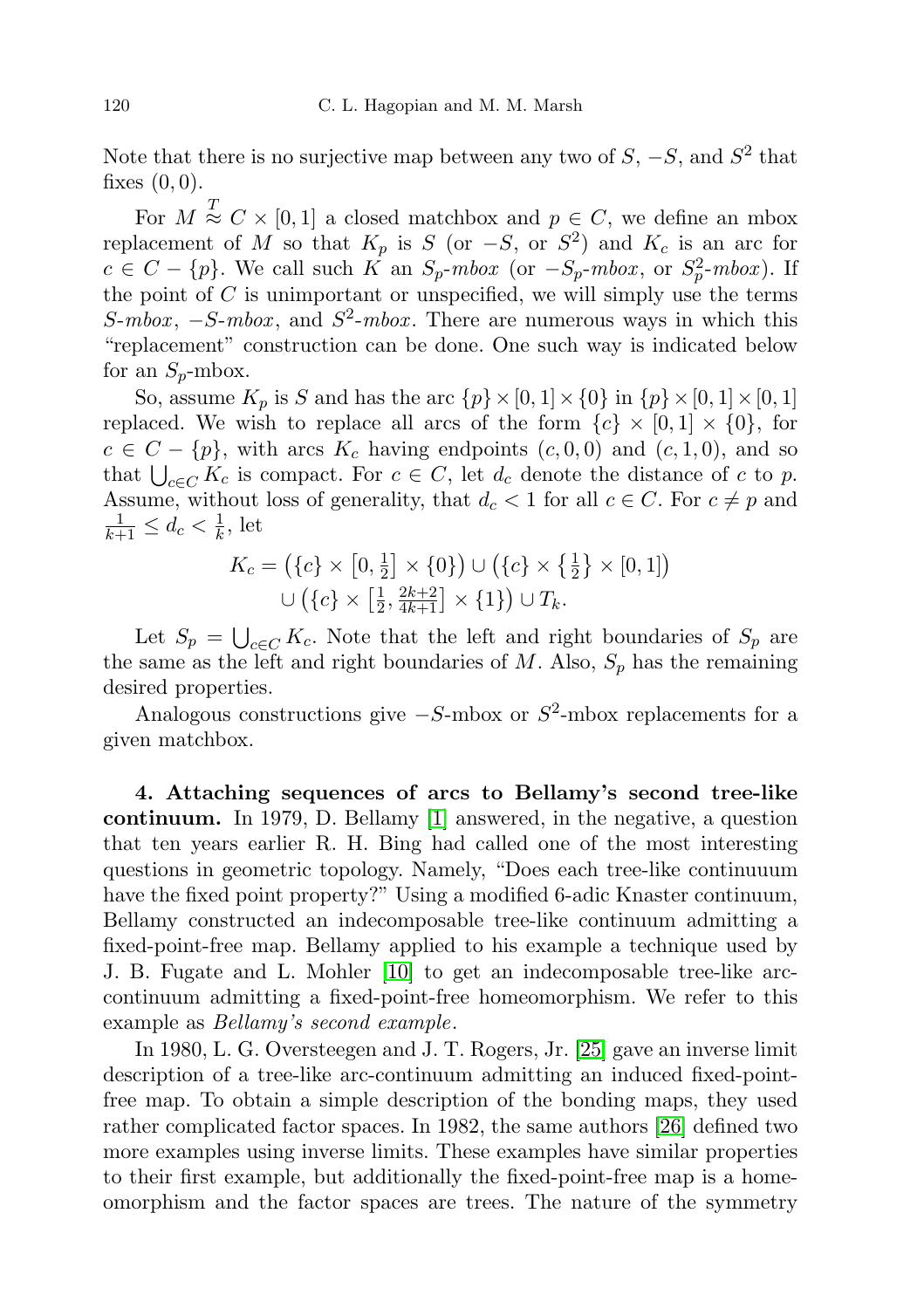in the factor spaces and the folding of the bonding maps is reminiscent of Bellamy's example.

In 1993, L. Fearnley and D. G. Wright [\[9\]](#page-23-14) gave a geometric description of a tree-like continuum, consisting of a chainable continuum and a Cantor fan, without the fixed point property.

In a number of papers between 1992 and 2000, P. Minc [\[20–](#page-23-15)[24\]](#page-23-16) provided tree-like examples that answered other important questions in continuum fixed point theory; for example, in [\[21\]](#page-23-17), he constructed a periodic-point-free homeomorphism on a tree-like continuum. For each positive integer  $j$ , Minc altered an n-adic Knaster continuum, where

$$
n = 2(4^1 - 1) \cdots (4^j - 1),
$$

by replacing an arc containing the endpoint with a fan over a 0-dimensional set. The resulting indecomposable tree-like continuum  $B_i$  admits a map with no periodic points of period less than or equal to j. The continuum  $B_1$ is quite similar to Bellamy's original example, a modification of the 6-adic Knaster continuum. Applying the Fugate–Mohler technique, Minc defined tree-like arc-continua  $\tilde{B}_j$  that admit homeomorphisms with analogous properties. Minc used the sequences  $\{B_j\}$  and  $\{\tilde{B}_j\}$  to construct his examples.

In 2012, C. L. Hagopian, M. M. Marsh, and J. R. Prajs [\[12\]](#page-23-18) used Bellamy's second example to construct an indecomposable tree-like continuum that admits a composant-preserving fixed-point-free homeomorphism.

Although defined in various ways, all of these examples either are continua or contain subcontinua that are fundamentally similar to either Bellamy's first or second example.

We will use Bellamy's second example in the construction of our examples in §5.

Let  $B$  be Bellamy's indecomposable tree-like continuum in [\[1\]](#page-22-0) that contains a fan and admits a fixed-point-free mapping g. In Bellamy's paper, B is D and g is F. Some properties of B that we will use are the following:

- The endpoint set of the fan is invariant under  $g$  (see Appendix).
- The vertex of the fan is pulled by  $g$  out of the fan.
- There exist endpoints p and q such that  $q(p) = q$  and  $q(q) = p$  (see Appendix).

Let  $B$  be Bellamy's second indecomposable tree-like continuum obtained by applying the Fugate–Mohler technique, that is,  $\hat{B} = \lim\{B, g\}$ . Some properties of  $\hat{B}$  that we will use are the following:

- The shift map  $\sigma: \hat{B} \to \hat{B}$  given by  $\sigma(x_1, x_2, ...)$  =  $(g(x_1), x_1, x_2, ...)$  is a fixed-point-free homeomorphism on  $\hat{B}$  that interchanges composants that have endpoints.
- Each proper subcontinuum of  $\hat{B}$  is an arc.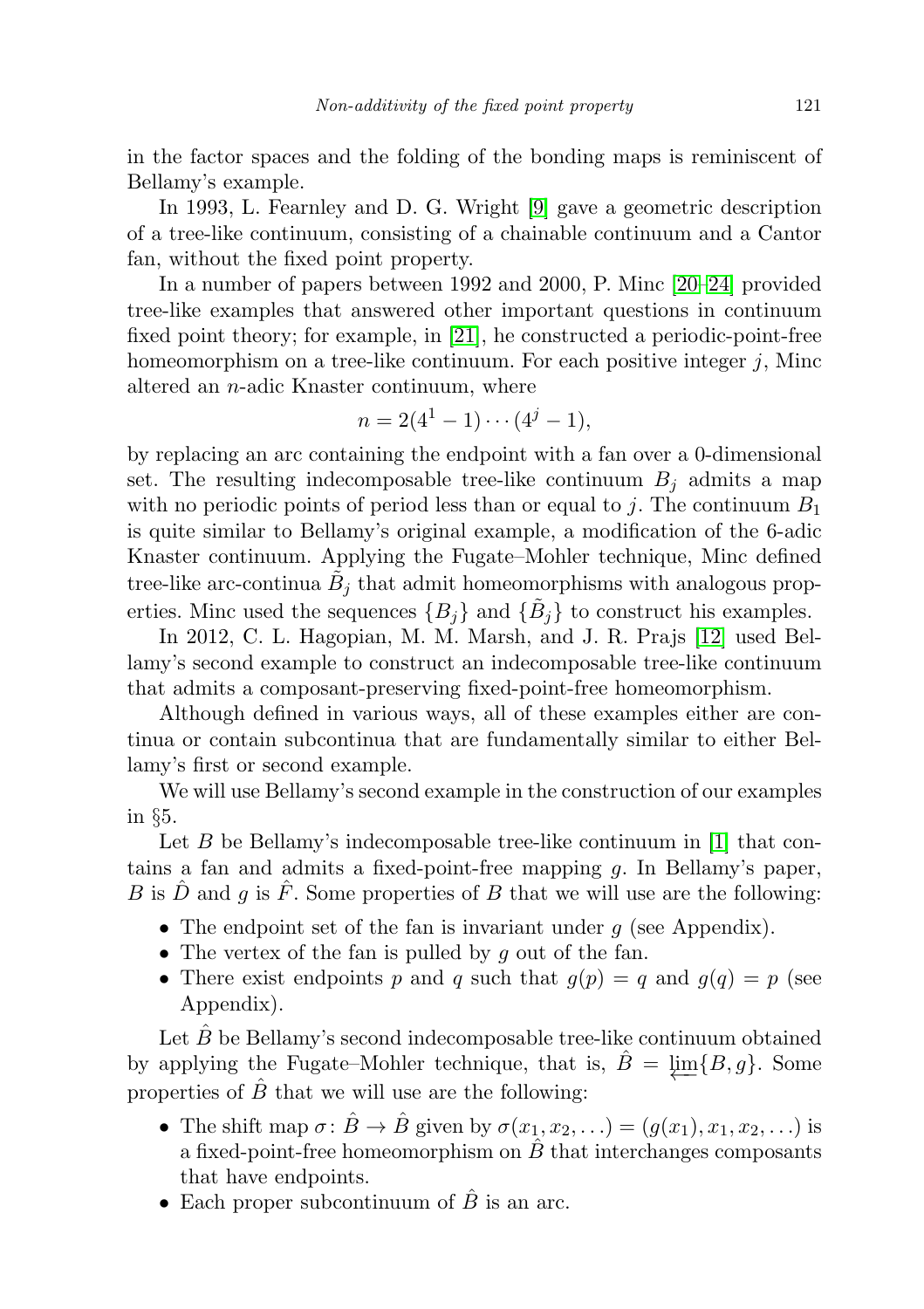- If  $x \in \hat{B}$  is not an endpoint, then x has an open matchbox neighborhood.
- If  $C_a$  and  $C_b$  are composants of  $\hat{B}$  with endpoints a and b respectively, where  $\sigma(a) = b$ , then, relative to arc length, the distance of b to  $\sigma(x)$ is twice the distance of a to x for a point  $x \in C_a$ .
- The points  $\hat{p} = (p, q, p, \ldots)$  and  $\hat{q} = (q, p, q, \ldots)$  are endpoints of  $\hat{B}$ with  $\sigma(\hat{p}) = \hat{q}$  and  $\sigma(\hat{q}) = \hat{p}$ .

It may be helpful to refer to Figure 1 for all constructions that follow. While the section of the continuum pictured in Figure 1 appears to be planar, there is no such assumption. The figure is a simplified schematic representation.



Fig. 1

Let  $C_1$  and  $C_2$  be the composants of  $\hat{B}$  containing  $\hat{p}$  and  $\hat{q}$  respectively. Let  $a_0$  and  $b_0$  be points of  $C_1$  and  $C_2$ , respectively, whose arc-distances to  $\hat{p}$ and  $\hat{q}$  are assumed, without loss of generality, to be one. Let  $a_n = \sigma^n(a_0)$  and  $b_n = \sigma^n(b_0)$  for  $n \in \mathbb{Z}$  ( $\sigma^0 = id$ ). Note that  $a_n \in C_1$  for even n, and  $a_n \in C_2$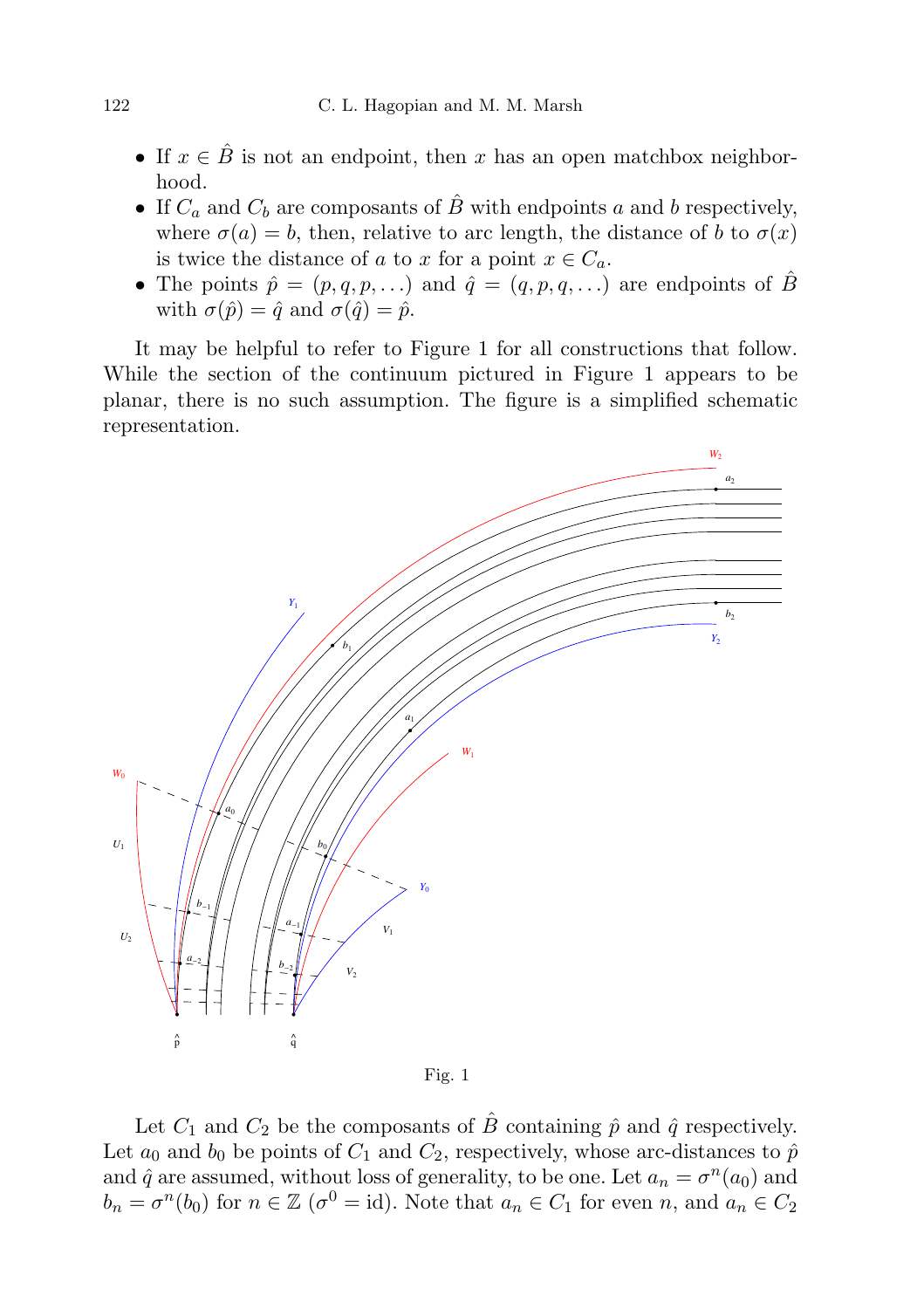for odd n. Also,  $b_n \in C_2$  for even n, and  $b_n \in C_1$  for odd n. Furthermore, by our assumption, for  $n < -1$  and even,  $d(a_n, \hat{p}) = \frac{1}{2}d(a_{n+1}, \hat{q})$ . Analogous statements hold for odd  $n$ , and for the sequence of  $b_n$ 's.

Let  $P = C_1 \times [0, 1] \cup C_2 \times [0, 1]$ . Define  $\alpha \colon P \to P$  by  $\alpha(x, t) = (\sigma(x), \frac{1}{2})$  $(\frac{1}{2}t)$ . Let  $W_0, Y_0$  be the subsets of P given by  $W_0 = \{((1-t)\hat{p}+ta_0, t) | 0 \le t \le 1\}$ and  $Y_0 = \{((1-t)\hat{q} + tb_0, t) | 0 \le t \le 1\}$ . By our assumption, we may think of  $W_0$  as the diagonal of  $[\hat{p}, a_0] \times [0, 1] \subset C_1 \times [0, 1]$  and  $Y_0$  as the diagonal of  $[\hat{q}, b_0] \times [0, 1] \subset C_2 \times [0, 1]$ . Note that  $\alpha$  is one-to-one, and that  $\alpha(\hat{p}, 0) = (\hat{q}, 0)$ and  $\alpha(\hat{q},0) = (\hat{p},0)$ . For  $n \ge 1$ , let  $W_n = \alpha^n(W_0)$  and  $Y_n = \alpha^n(Y_0)$ . Observe that for even n,  $W_n$  is an arc in  $C_1 \times [0, 1/2^n]$  with endpoints  $(\hat{p}, 0)$  and  $(a_n, 1/2^n)$ , and for odd n,  $W_n$  is an arc in  $C_2 \times [0, 1/2^n]$  with endpoints  $(\hat{q}, 0)$ and  $(a_n, 1/2^n)$ . There are analogous statements for the  $\{Y_n\}$  sequence. Let  $F_1$  be the union of the  $W_n$ 's for all even n, and  $F_2$  be the union of the  $W_n$ 's for all odd n. Let  $G_1$  be the union of the  $Y_n$ 's for all odd n, and  $G_2$  be the union of the  $Y_n$ 's for all even n. We see that  $\overline{F}_i - F_i = C_i$  and  $\overline{G}_i - G_i = C_i$ in the space P for  $i \in \{1, 2\}$ .

Let  $Z = \hat{B} \cup F_1 \cup F_2$  and let  $\hat{Z} = Z \cup G_1 \cup G_2$ . We will be using modifications of both Z and Z in our examples. It is easy to see that  $\alpha$ maps  $F_1$  homeomorphically onto  $F_2$ , and maps  $F_2$  homeomorphically onto  $F_1 - (W_0 - \{\hat{p}\})$ . Also,  $\alpha \cup \sigma : Z \to Z$  is an extension of  $\sigma : \hat{B} \to \hat{B}$ . So,  $\alpha \cup \sigma$ is a fixed-point-free embedding of  $Z$  into  $Z$ . For notational convenience, we will hereafter let  $\sigma$  denote the extended map  $\alpha \cup \sigma$  on Z.

REMARK 1. We point out that  $\sigma$  and Z could be modified to have a surjective homeomorphism by adding two null sequences of arcs to  $Z$ , one sequence at  $\hat{p}$  and one at  $\hat{q}$ , and extending  $\sigma$  to these sequences in the obvious way; namely,  $\sigma$  maps each arc attached to  $\hat{p}$  to the arc twice as long that is attached to  $\hat{q}$ , and vice versa. Again, there are analogous statements for the continuum  $\ddot{Z}$  and the extended map  $\sigma$ .

The continua Z and  $\hat{Z}$  and the embedding  $\sigma$  of Z into Z (or  $\hat{Z}$  into  $\hat{Z}$ ) will be basic items in the construction of our examples. Note that  $Z$  is tree-like since  $Z$  is hereditarily unicoherent and each indecomposable subcontinuum of  $Z$  is tree-like [\[4,](#page-23-9) Th. 1]. Similarly,  $\hat{Z}$  is tree-like.

We will be replacing matchboxes in Z and  $\hat{Z}$  with S-mboxes,  $-S$ -mboxes, and  $S^2$ -mboxes. So, it should be helpful to refer to Figure 1 and think of the mbox replacements as being inserted vertically above the matchboxes in Z and in  $Z$ .

## 5. Examples

EXAMPLE 1. There exists a countable wedge of tree-like continua  $X_n$ such that each  $X_n$  has the fpp, but  $X = \bigcup X_n$  is a tree-like continuum that does not have the fpp. Furthermore, all but one of the  $X_n$ 's are arcs.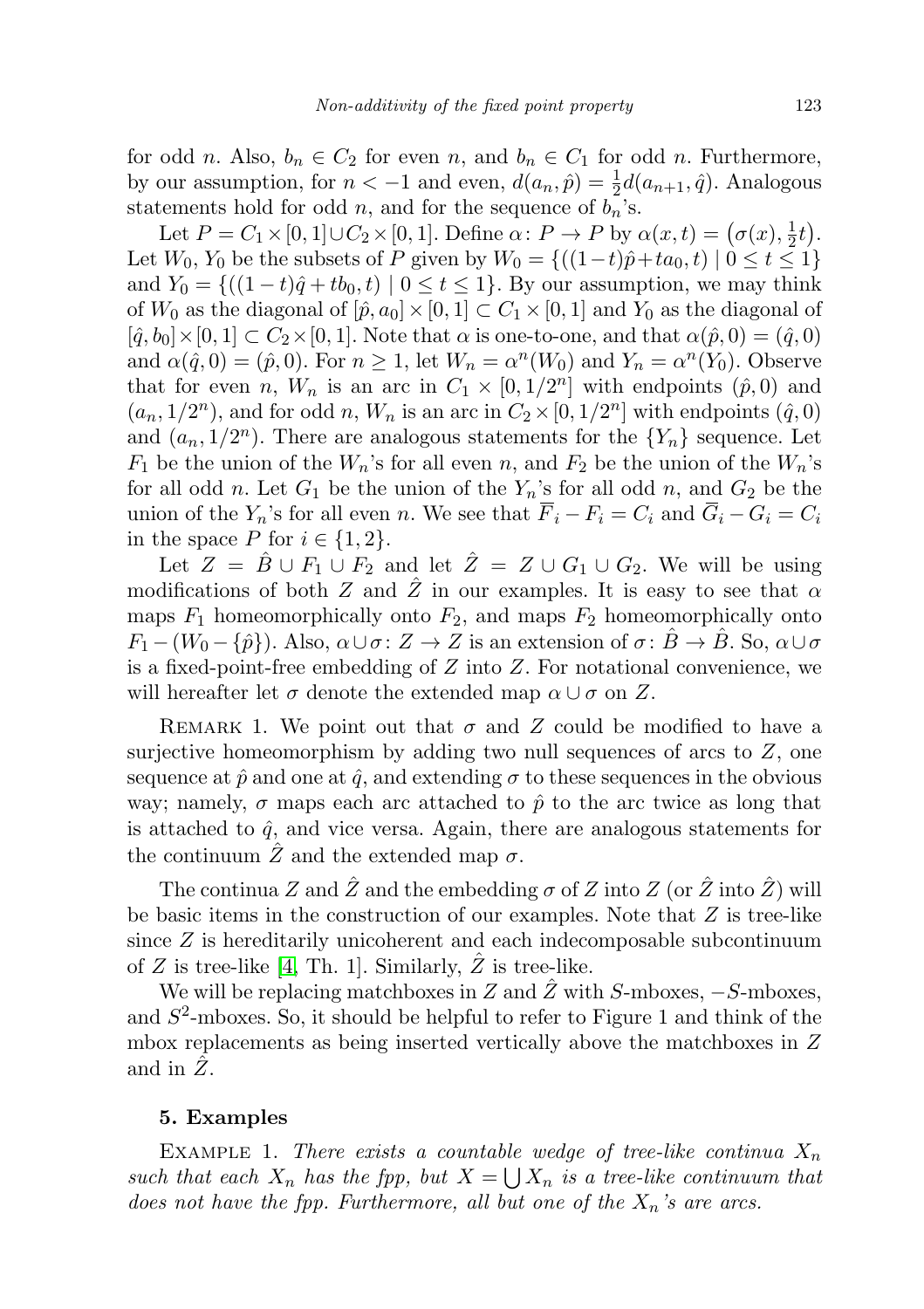*Proof.* We begin with the continuum  $Z$  and the fixed-point-free embedding  $\sigma: Z \to Z$ . So, for construction of this example, we are using B with the attached  $W_n$  arcs shown in Figure 1.

Let  $U_1$  be an open set in Z such that  $U_1$  is an open matchbox,  $U_1$  contains a segment of  $W_n$  for all even n, and  $U_1 \cap C_1$  is the segment from  $b_{-1}$ to  $a_0$ . Let  $B_{-1}$  and  $A_0$  be the compact 0-dimensional sets containing  $b_{-1}$ and  $a_0$  respectively, and so that  $\overline{U}_1 = U_1 \cup B_{-1} \cup A_0$ . We think of  $B_{-1}$  as the 0-level left boundary of  $\overline{U}_1$ , and  $A_0$  as the 1-level right boundary of  $\overline{U}_1$ . So,  $\overline{U}_1$  is a closed matchbox. Note that  $\sigma^{-1}(U_1)$  is an open matchbox such that  $\sigma^{-1}(U_1) \cap C_2 = (b_{-2}, a_{-1})$ . Let  $B_{-2} = \sigma^{-1}(B_{-1})$  and  $A_{-1} = \sigma^{-1}(A_0)$ . We see that  $\sigma^{-1}(\overline{U}_1) = \sigma^{-1}(U_1) \cup B_{-2} \cup A_{-1}$ , which is a closed matchbox with left boundary  $B_{-2}$  and right boundary  $A_{-1}$ . Now let  $K_1$  be an  $S_{b-1}$ -mbox replacement of  $\overline{U}_1 - W_0$ . Since  $\sigma^{-1}$  maps  $B_{-1} - W_0$  homeomorphically onto  $B_{-2}$ ,  $\sigma_{.5}^{-1}$  is a  $\frac{1}{2}$ -rearrangement of the closed matchbox  $\overline{U}_1-W_0$ . So,  $K_2 = \sigma_{.5}^{-1}(K_1)$  is an  $S_{b_{-2}}$ -mbox replacement of  $\sigma^{-1}(\overline{U}_1 - W_0)$ .

Let  $U_2$  be the open set in Z whose right boundary is the left boundary of  $U_1$  and such that  $U_2 \cap C_1 = (a_{-2}, b_{-1})$ . Clearly,  $U_2$  is an open matchbox and  $V_1 = \sigma(U_2)$  is an open matchbox whose left boundary is the right boundary of  $\sigma^{-1}(U_1)$ . Note that  $V_1 \cap C_2 = (a_{-1}, b_0)$ . Repeat for  $\overline{V}_1$  the mbox replacement we applied to  $U_1-W_0$ , getting an  $S_{a_{-1}}$ -mbox replacement of  $V_1$ . Call this mbox  $L_1$ . Let  $L_2 = \sigma_{.5}^{-1}(L_1)$  and note that  $L_2$  is an  $S_{a_{-2}}$ -mbox replacement of  $\overline{U}_2$ . As above, let  $B_0$  denote the right boundary of  $L_1$ , and let  $A_{-2}$  denote the left boundary of  $L_2$ . Observe that the left boundary of  $L_1$  is  $A_{-1}$  and the right boundary of  $L_2$  is  $B_{-1}$ . We see that  $\sigma_2$  is a 2-rearrangement of the mbox  $K_2 \cup L_2$  onto the mbox  $K_1 \cup L_1$ .

Continue this backward construction toward  $\hat{p}$  and  $\hat{q}$  inductively from  $L_n$  and  $K_n$ , getting  $L_{n+1}$  and  $K_{n+1}$  so that  $\sigma_2$  is a 2-rearrangement of  $L_{n+1} \cup K_{n+1}$  onto  $L_n \cup K_n$ . Also note that the backward sequences of topologist's sine curves that are introduced into  $C_1$  and  $C_2$  are null sequences since they are generated by  $\frac{1}{2}$ -mbox rearrangements. Clearly, they converge to  $\hat{p}$ and  $\hat{q}$ .

REMARK 2. We could have used  $S^2$ -mboxes, rather than S-mboxes, in this construction, and in Example 3 we will do just that.

Let X be the continuum that results after replacing the sequence  $\{U_n\}$ of matchboxes with the sequence  $K_1, L_2, K_3, L_4, \ldots$  of S-mboxes and the sequence  $\{\overline{V}_n\}$  of matchboxes with the sequence  $L_1, K_2, L_3, K_4, \ldots$  of S-mboxes, and otherwise leaving Z unaltered. The  $W_n$ 's are altered arcs in  $K_i$  and  $L_i$  for all  $i \geq 1$ . We keep the labels  $W_n$  for these altered arcs in the continuum X. Let  $\tilde{B} = X - \hat{U}_{n \geq 0} (W_n - \{\hat{p}, \hat{q}\})$ . So,  $\tilde{B}$  is Bellamy's second continuum with two backward null sequences of copies of S, one sequence converging to  $\hat{p}$  and the other converging to  $\hat{q}$ . The map from X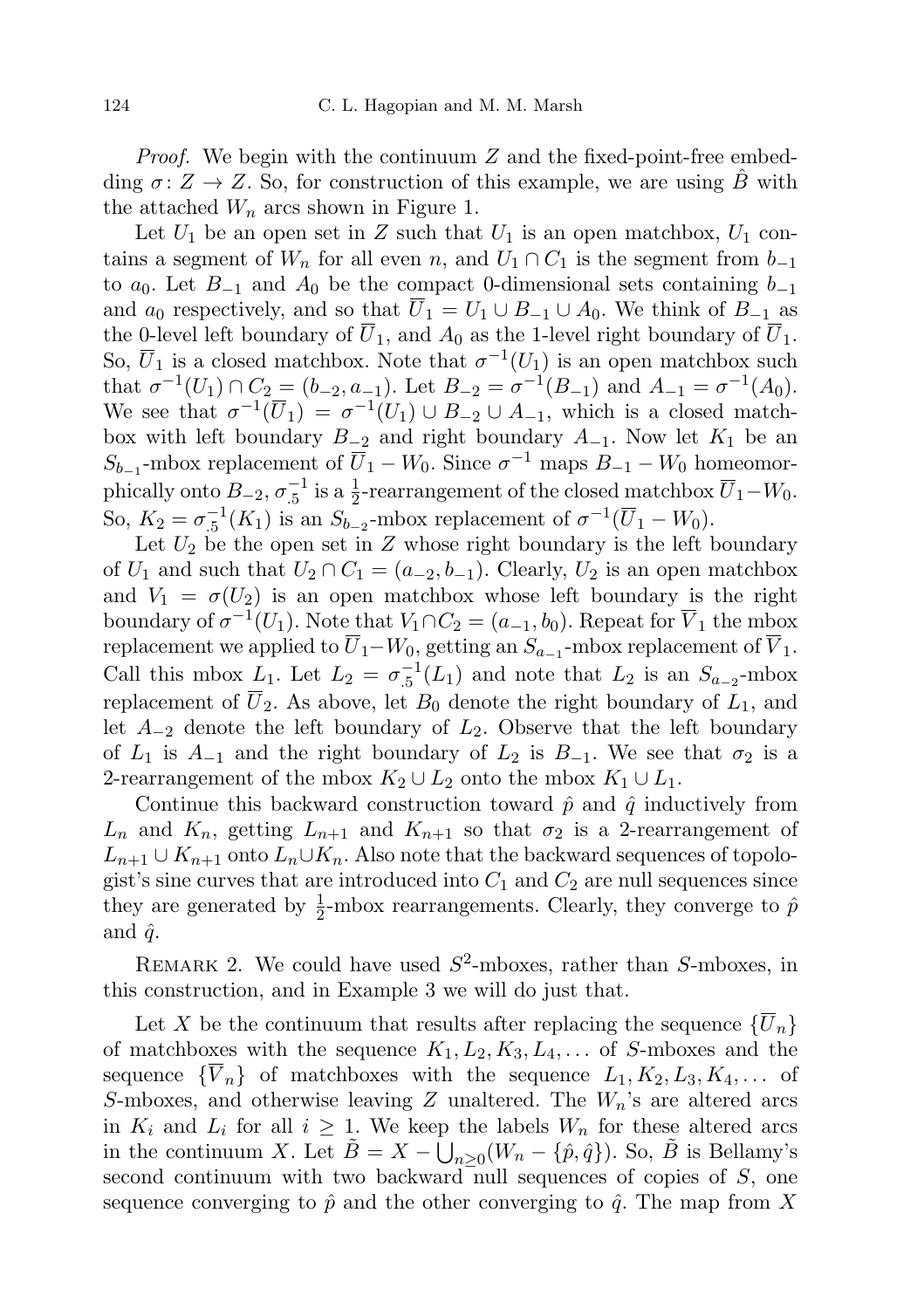onto  $Z$  that collapses the limit bars of  $S$  to points and otherwise is one-to-one is an atomic map. Since the fibers of this atomic map are arcs, it follows from  $[15, (6.14), p. 18]$  $[15, (6.14), p. 18]$  that X is tree-like. Also, the restriction of this map to B has image B. Since B is indecomposable, Lemma 1 shows that B is indecomposable.

Define the fixed-point-free map  $f: X \to X$  as follows. Let  $f = \sigma$  on  $X - \bigcup (K_n \cup L_n) = Z - \bigcup (U_n \cup V_n)$ . Let  $f = \pi \circ \sigma_2$  on  $K_1 \cup L_1$ . That is, f is the 2-flattening map on  $K_1 \cup L_1$ . Finally, let  $f = \sigma_2$  on  $K_n \cup L_n$  for each  $n \geq 2$ . That is, f is the 2-rearrangement of the mboxes  $K_n$  and  $L_n$ , defined according to the behavior of  $\sigma$  on the left boundaries of these sets.

Clearly,  $f$  is continuous and fixed-point-free by construction. Also,  $f$  is one-to-one on  $X - (K_1 \cup L_1)$ . The continuum X is the wedge promised in the statement of this example. To see this, we define certain subcontinua of X. Let  $X_0 = (X - \bigcup \{W_n \mid n \text{ is odd}\}) \cup \{\hat{q}\}\)$ . For  $i \geq 1$ , let  $X_i = W_{2i-1}$ . So,  $X = \bigcup_{i \geq 0} X_i$  is a wedge of tree-like continua with common intersection  $\{\hat{q}\}.$ For  $i \neq 0$ ,  $X_i$  is an arc. Thus, all that remains is to see that  $X_0$  has the fpp.

Let  $F = \bigcup \{W_n \mid n \text{ is even}\},\$ let  $\tilde{C}_1$  be the composant of  $\tilde{B}$  that contains  $\hat{p}$ , and let  $\tilde{C}_2$  be the composant of  $\tilde{B}$  that contains  $\hat{q}$ .

Suppose  $\ell : X_0 \to X_0$  is a fixed-point-free mapping. Suppose  $\ell(\hat{p}) \in F$ . Then  $\ell(\hat{p}) \in W_n$  for some even n. It follows that  $\ell$  has a fixed point in  $W_n$ , which is a contradiction. So,  $\ell(\hat{p}) \in \tilde{B}$ . Since F is an arc component of  $X_0$ ,  $\ell(F)$  is a subset of the arc component of B that contains  $\ell(\hat{p})$ . Thus,  $\ell(F) \subset B$ . Since B is a subset of the closure of F, it follows that  $\ell(B) \subset B$ . Since  $\lambda$ -dendroids have the fixed point property (see [\[16\]](#page-23-20)), and each proper subcontinuum of  $\overline{B}$  is a tree-like, hereditarily decomposable continuum (a  $\lambda$ -dendroid), it follows that  $\ell(B)$  cannot be a proper subset of B. So,  $\ell(B) = B$ .

Since B is atriodic and tree-like,  $\ell|_{\tilde{B}}$  is weakly confluent (see [\[11\]](#page-23-21)). Pick a non-degenerate subcontinuum  $C$  of  $\tilde{C}_1$  that contains  $\hat{p}$ . Since  $\ell$  is weakly confluent, some subcontinuum of B must be mapped by  $\ell$  onto C. Since C is non-locally connected in each  $\epsilon$ -neighborhood of  $\hat{p}$ , it follows that either  $\ell(\hat{p}) = \hat{p}$  or  $\ell(\hat{q}) = \hat{p}$ . Since  $\ell$  is fixed-point-free, we have  $\ell(\hat{q}) = \hat{p}$ , and similarly  $\ell(\hat{p}) = \hat{q}$ . Again, since F is an arc component of  $X_0$ ,  $\ell(F) = {\hat{q}}$ . Thus,  $\ell(\overline{F}) = \ell(X_0) = {\hat{q}}$ , a contradiction. Hence,  $\ell$  has a fixed point.

There is a 1-dimensional non-tree-like example, similar to Example 1 above, in [\[19,](#page-23-22) Example 4], where a double Warsaw circle plays the role of the modified Bellamy continuum.

EXAMPLE 2. There exists a countable wedge of tree-like continua  $\hat{X}_n$ such that each  $\hat{X}_n$  has the fpp, but  $\hat{X} = \bigcup \hat{X}_n$  is a tree-like continuum that admits a fixed-point-free homeomorphism. Furthermore, all but one of the  $\hat{X}_n$ 's are arcs.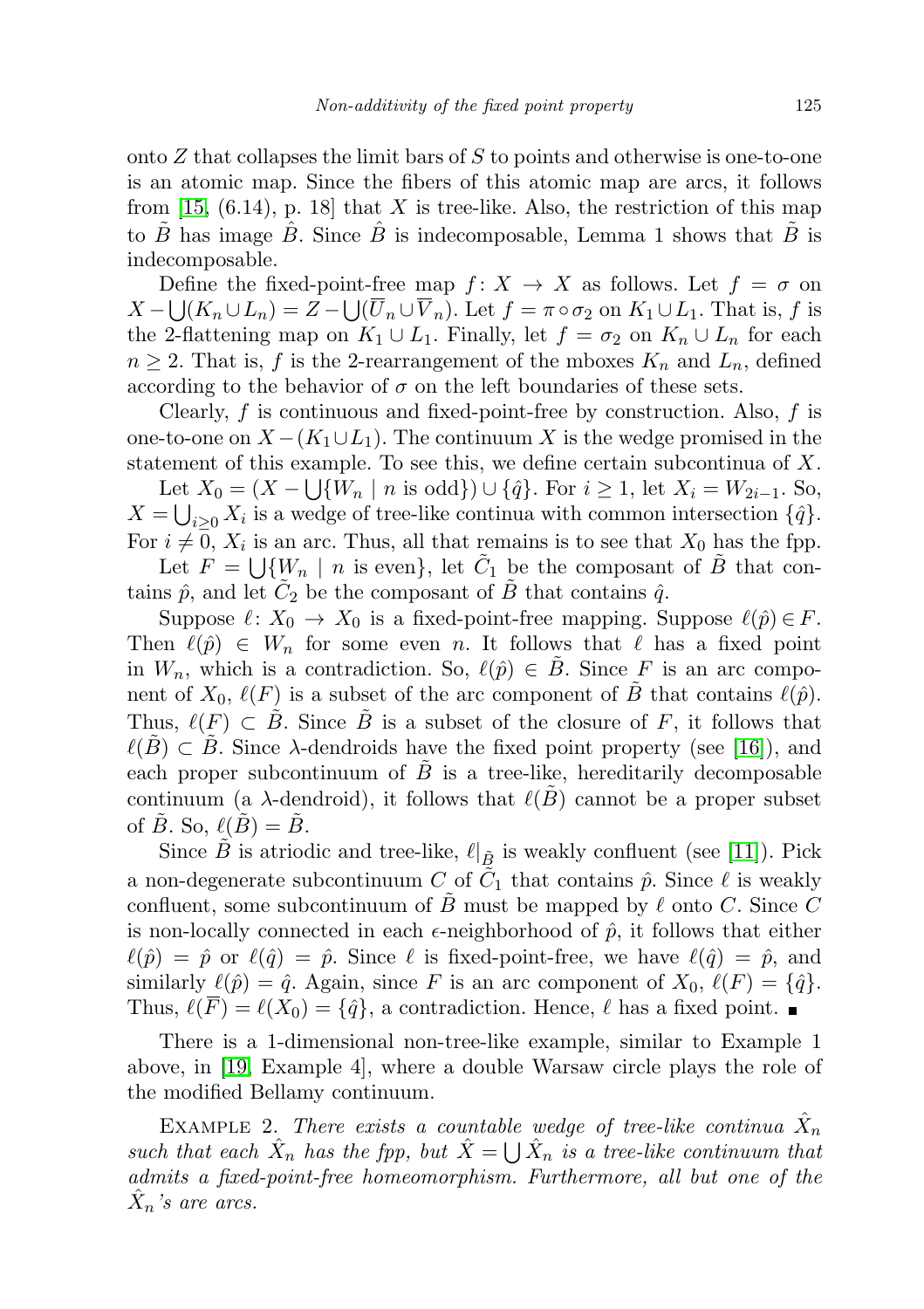*Proof.* As pointed out in Example 1, the fixed-point-free map  $f: X \to X$ is not surjective and is not a homeomorphism. We will modify  $X$  and  $f$ to get  $X$  in this example. The basic idea is to add null sequences of arcs to  $\hat{p}$  and  $\hat{q}$  (see Remark 1) to make  $\alpha$  (from §4) surjective, which in turn will make  $f$  (from Example 1) surjective. Thereafter, we apply the Fugate– Mohler technique to the pair  $(X, f)$ , getting the desired example.

Recalling the construction of Z (see end of §4), in  $C_1 \times [0,1]$  we add a null sequence  $\{W_{-n}\}\$  of arcs, for even positive n, to  $\hat{p}$ , and in  $C_2 \times [0,1]$ we add a null sequence  $\{W_{-n}\}\$  of arcs, for odd positive n, to  $\hat{q}$ , so that  $W_i \cap W_j \subset \{\hat{p}, \hat{q}\}\$ for all  $i, j \in \mathbb{Z}$ . Also, we extend  $\alpha$ , and thus f, so that for all  $n \in \mathbb{Z}$ , f maps  $W_n$  homeomorphically onto  $W_{n+1}$ . One way to do this is to define in P, for  $n \ge 1$ , the sets  $W_{-2n} = \{((1-t)\hat{p} + ta_{-2n}, t/2^n) | 0 \le t \le 1\}$ and  $W_{-2n+1} = \{((1-t)\hat{q} + ta_{-2n+1}, t/2^{n-1}) \mid 0 \le t \le 1\}.$ 

So, assume that  $X$  and  $f$  from Example 1 have been modified by the addition of the arcs  $W_{-n}$  and the extension of f described. Throughout the remainder of Example 2, the new X and new f will still be referred to as X and f. Note that  $f: X \to X$  is now surjective.

However,  $f$  is still not a homeomorphism, but is not one-to-one only on the limit bars of  $K_1$  and  $L_1$ . By adding two null sequences of copies of S into  $\tilde{C}_1$  and  $\tilde{C}_2$ , respectively, so that  $f^n(K_1)$  and  $f^n(L_1)$ , for  $n \geq 1$ , contain copies of S alternating between  $\tilde{C}_2$  and  $\tilde{C}_1$ , and between  $\tilde{C}_1$  and  $\tilde{C}_2$ , respectively, we can modify f to be a homeomorphism.

This is accomplished by simply applying the Fugate–Mohler technique to the pair  $(X, f)$ . That is, let  $\hat{X} = \lim\{X, f\}$  and let  $\hat{f}$  be either the left or the right shift map on the inverse limit space. The map  $\hat{f}$ :  $\hat{X} \to \hat{X}$  is a homeomorphism. That  $\hat{X}$  has the desired properties is straightforward to verify. In this regard, it may be helpful to note the following.

Let  $D_1$  be the limit bar in  $K_1 \cap \tilde{C}_1$  $\stackrel{T}{\approx} S$  and let  $E_1$  be the limit bar in  $L_1 \cap \tilde{C}_2$  $\stackrel{T}{\approx} S$ . Let  $f(D_1) = \{v\}$ , where  $v \in \tilde{C}_2$ , and let  $f(E_1) = \{u\}$ , where  $u \in \tilde{C}_1$ . Note that since the bonding map f is one-to-one except on  $D_1 \cup E_1$ , the only points of  $\hat{X}$  that are not uniquely determined by their first coordinates are of the form  $(f^{n-1}(u),..., f(u), u, t, f^{-1}(t),...)$  for  $t \in D_1$ , and  $(f^{n-1}(v),..., f(v), v, t, f^{-1}(t),...)$  for  $t \in E_1$ . So, for given  $n \ge 1$ , these points form new limit bars in the inverse limits  $\tilde{C}_1 \stackrel{f}{\leftarrow} \tilde{C}_2 \stackrel{f}{\leftarrow} \tilde{C}_1 \stackrel{f}{\leftarrow} \cdots$  and  $\tilde{C}_2 \stackrel{f}{\leftarrow} \tilde{C}_1 \stackrel{f}{\leftarrow} \tilde{C}_2 \stackrel{f}{\leftarrow} \cdots$ , respectively. The shift map  $\hat{f}$  takes each of these limit bars to the next, alternating between the two inverse limits which are composants of  $X$ .

EXAMPLE 3. There exist tree-like continuua  $H$  and  $K$  such that  $H, K$ , and  $H \cap K$  have the fpp, but  $H \cup K$  is a tree-like continuum that does not have the fpp.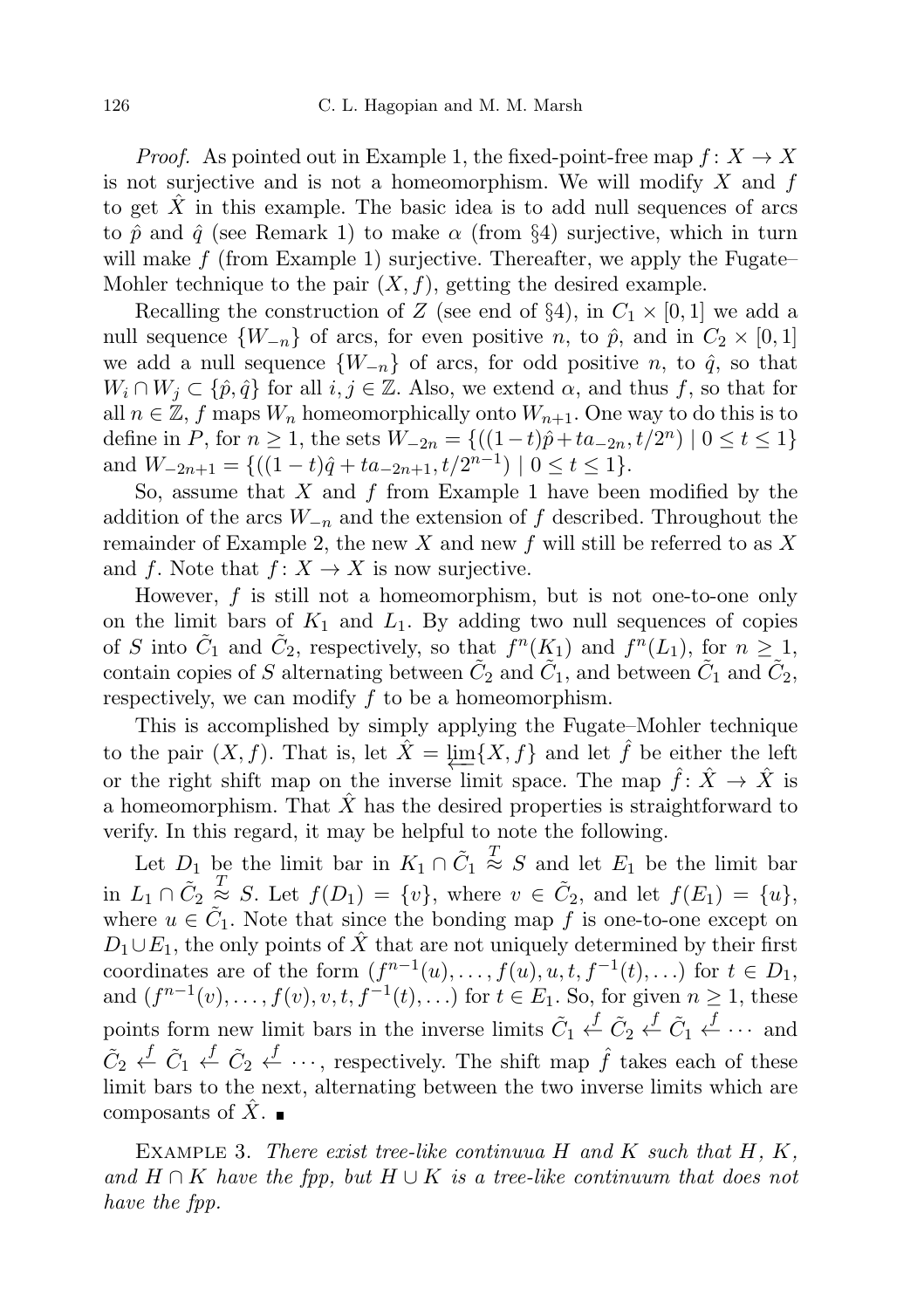*Proof.* To build our third example, we begin with the continuum  $\ddot{Z}$  and the fixed-point-free embedding  $\sigma: Z \to Z$  (see §4 and Figure 1). Recall that  $\hat{Z}$  only differs from Z by having an additional sequence of arcs  ${Y_n}$  that are exact copies of the  $W_n$ 's in Z, but if  $W_n$  is attached to  $\hat{p}$ , then  $Y_n$  is attached to  $\hat{q}$ , and vice versa. We apply the construction, as done in Example 1, to the continuum  $\hat{Z}$ , but we use  $S^2$ -mbox replacements rather than the S-mbox replacements we used in Example 1, getting a continuum  $X'$  that has "backward" null sequences of copies of  $S^2$  placed into the arcs  $[\hat{p}, a_0]$ and  $[\hat{q}, b_0]$ . This produces an indecomposable subcontinuum  $\tilde{B}$  of  $X'$  that is a modified Bellamy continuum. Also, the sequences  ${W_n}$  and  ${Y_n}$  of arcs are modified to limit to the modified composants  $\tilde{C}_1$  and  $\tilde{C}_2$  of  $\tilde{B}$ , whose endpoints are  $\hat{p}$  and  $\hat{q}$  respectively. Let  $f' : X' \to X'$  denote the fixed-point-free embedding, defined analogously to Example 1, from  $X'$  onto  $X' - (W_0 \cup Y_0 - \{\hat{p}, \hat{q}\}).$ 

Let  $D_1$  be the limit bar in  $\tilde{C}_1 \cap K_1 \stackrel{T}{\approx} S^2$ , and let  $E_1$  be the limit bar in  $\tilde{C}_2 \cap L_1 \stackrel{T}{\approx} S^2$ . For  $n \geq 2$ , let  $D_n = f^{-1}(D_{n-1}) \subset K_n$  and  $E_n =$  $f'^{-1}(E_{n-1}) \subset L_n$ . So, the  $D_n$ 's and  $E_n$ 's are limit bars in copies of  $S^2$ that alternate between  $\tilde{C}_1$  and  $\tilde{C}_2$ , each one half the length of its predecessor.

To complete the construction we will replace a null sequence of arcs in each  $W_i$  with copies of S and a null sequence of arcs in each  $Y_i$  with copies of −S. The resulting continuum will be our example. We begin by describing the process for the  $\{W_i\}$  sequence.

For even  $i \geq 0$ , let  $W_i(1) \subset W_i$  be a sequence of arcs converging to  $D_1$ , and for odd  $i \geq 1$ , let  $W_i(1) \subset W_i$  be a sequence of arcs converging to  $E_1$ . For all  $i \geq 1$  and  $n \geq 2$ , let  $W_i(n) = f^{-1}(W_i(n-1))$ . Note that for fixed  $i \geq 0$ ,  $\{W_i(n)\}_{n \geq 1}$  is a null sequence of arcs in  $W_i$ .

We note that

$$
M_1 = D_1 \cup \Big(\bigcup_{\text{even } i} W_i(1)\Big) \cup E_1 \cup \Big(\bigcup_{\text{odd } i} W_i(1)\Big)
$$

is a closed matchbox. Let  $N_1$  be the mbox replacement of  $M_1$ , where  $D_1$  and  $E_1$  remain unchanged, and each  $W_i(1)$  is replaced with a copy of S, which we call  $\tilde{W}_i(1)$ , so that the limit bar in  $\tilde{W}_{i+1}(1)$  has length equal to one half of the length of the limit bar in  $W_i(1)$ . We observe that for even i,  $\{\tilde{W}_i(1)\}$ converges to  $D_1$ , and for odd i,  $\{\tilde{W}_i(1)\}\)$  converges to  $E_1$ . So, indeed,  $N_1$  is an mbox.

We note that  $f_{.5}^{f^{-1}}$  is a  $\frac{1}{2}$ -rearrangement of  $M_1-W_0$  onto its image, which we denote by  $M_2$ . As discussed in §3, it follows that  $N_2 = f'_{.5}^{-1}(N_1 - \tilde{W}_0(1))$ is an mbox replacement of  $f_{.5}^{j^{-1}}(M_1 - W_0)$ . For  $i \geq 0$ , let  $\tilde{W}_i(2)$  denote the copy of S that replaced the arc  $M_2 \cap W_i$ . Note that for even i,  $\{\tilde{W}_i(2)\}$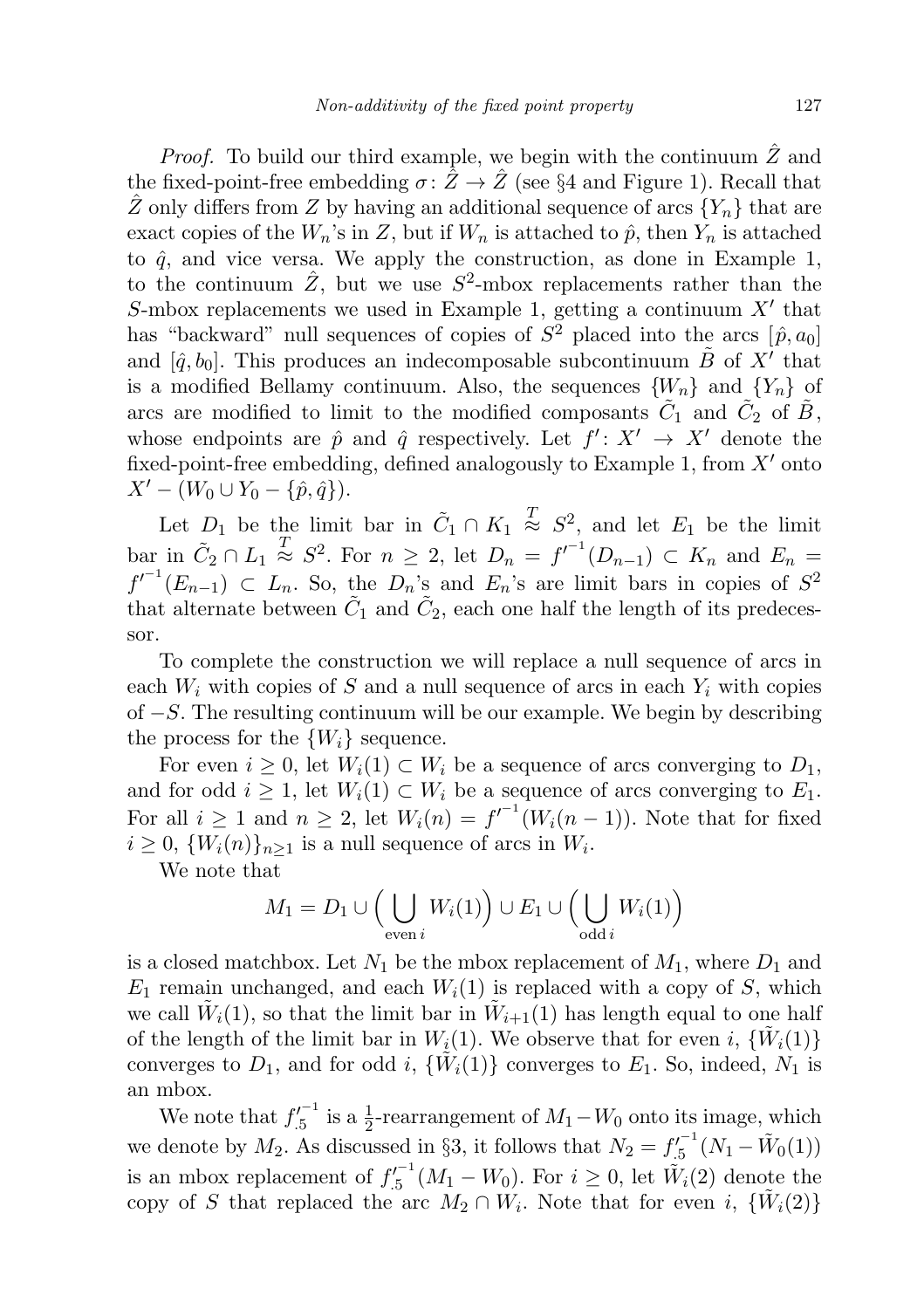converges to  $E_2$ , and for odd i,  $\{\tilde{W}_i(2)\}$  converges to  $D_2$ . Also, we see that each  $\tilde{W}_i(2)$  is one half the size of  $\tilde{W}_{i+1}(1)$ .

We continue this process, getting a sequence  $\{N_n\}$  of mboxes replacing  $\{M_n\}$ . Furthermore, for each  $n \geq 1$ , we have copies  $\tilde{W}_i(n)$ , for  $i \geq 0$ , of S in  $N_n$  such that:

- $(1)$  for *n* fixed and even,
	- (i) for odd i,  $\{\tilde{W}_i(n)\}$  converges to  $D_n$ ,
	- (ii) for even i,  $\{\tilde{W}_i(n)\}$  converges to  $E_n$ ; and

 $(2)$  for *n* fixed and odd,

- (i) for even i,  $\{\tilde{W}_i(n)\}$  converges to  $D_n$ ,
- (ii) for odd i,  $\{\widetilde{W}_i(n)\}$  converges to  $E_n$ .

Since  $D_1, E_2, D_3, E_4, \ldots$  is a backward null sequence of limit bars in  $\tilde{C}_1$ , and  $E_1, D_2, E_3, D_4, \ldots$  is a backward null sequence of limit bars in  $\tilde{C}_2$ , we see that for  $n \geq 1$  and fixed, for even i,  $\{\tilde{W}_i(n)\}$  converges to a limit bar in  $\tilde{C}_1$ , and for odd i,  $\{\tilde{W}_i(n)\}\)$  converges to a limit bar in  $\tilde{C}_2$ .

For  $i \geq 0$ , let  $\tilde{W}_i$  be the continuum obtained by replacing the arcs  $W_i(n)$ in  $W_i$  with the copies  $\tilde{W}_i(n)$  of S. Let  $\tilde{F}_1 = \bigcup \tilde{W}_i$  for even i, and  $\tilde{F}_2 = \bigcup \tilde{W}_i$ for odd i.

Now, we do a similar construction on the sequence  ${Y_i}$ , but we replace arcs converging to limit bars in  $\tilde{C}_1$  and  $\tilde{C}_2$  with copies of  $-S$ . We get mboxes  $Q_n$  and new continua  $\tilde{Y}_i$  replacing the arcs  $Y_i$  and having analogous subcontinua  $\{\tilde{Y}_i(n)\}\$ , for  $n \geq 1$ , that are copies of  $-S$ . Let  $\tilde{G}_1 = \bigcup \tilde{Y}_i$  for even i, and  $\tilde{G}_2 = \bigcup \tilde{Y}_i$  for odd *i*.

Let

$$
\tilde{X} = \tilde{B} \cup \tilde{F}_1 \cup \tilde{F}_2 \cup \tilde{G}_1 \cup \tilde{G}_2.
$$

Define the fixed-point-free map  $\tilde{f}$ :  $\tilde{X} \to \tilde{X}$  as follows. Let  $\tilde{f} = f'$  on  $\tilde{B}$ . Let  $\tilde{f} = \pi \circ f'_2$  on  $N_1 \cup Q_1$ . That is,  $\tilde{f}$  is the 2-flattening map on the mboxes  $N_1$ and  $Q_1$ . And let  $\tilde{f} = f'_2$  on  $N_n \cup Q_n$  for each  $n \geq 2$ . By construction,  $\tilde{f}$  is continuous and fixed-point-free. Also  $\tilde{f}$  is one-to-one on  $\tilde{X} - (N_1 \cup Q_1)$ , and only  $(\tilde{W}_0 - {\hat{\rho}}) \cup (\tilde{Y}_0 - {\hat{q}})$  is not in the image of  $\tilde{f}$ .

The continuum  $\overline{X}$  is tree-like for reasons analogous to those that implied  $X$  is tree-like.

To see that X is a union of two subcontinua H and K such that  $H, K$ , and  $H \cap K$  have the fpp, we define the following subcontinua.

Let  $H = \tilde{B} \cup \tilde{F}_1 \cup \tilde{G}_1$  and  $K = \tilde{B} \cup \tilde{F}_2 \cup \tilde{G}_1 \cup \tilde{G}_2$ . Note that  $H \cap K = \tilde{B} \cup \tilde{G}_1$ and  $\overline{X} = H \cup K$ . The proofs that H, K, and  $H \cap K$  have the fpp are similar to the proof that  $X_0$  has the fpp in Example 1. In reconstructing the basic idea of that proof, one should recall that there is no surjective map between any two of  $S, -S$ , and  $S^2$  that fixes an endpoint.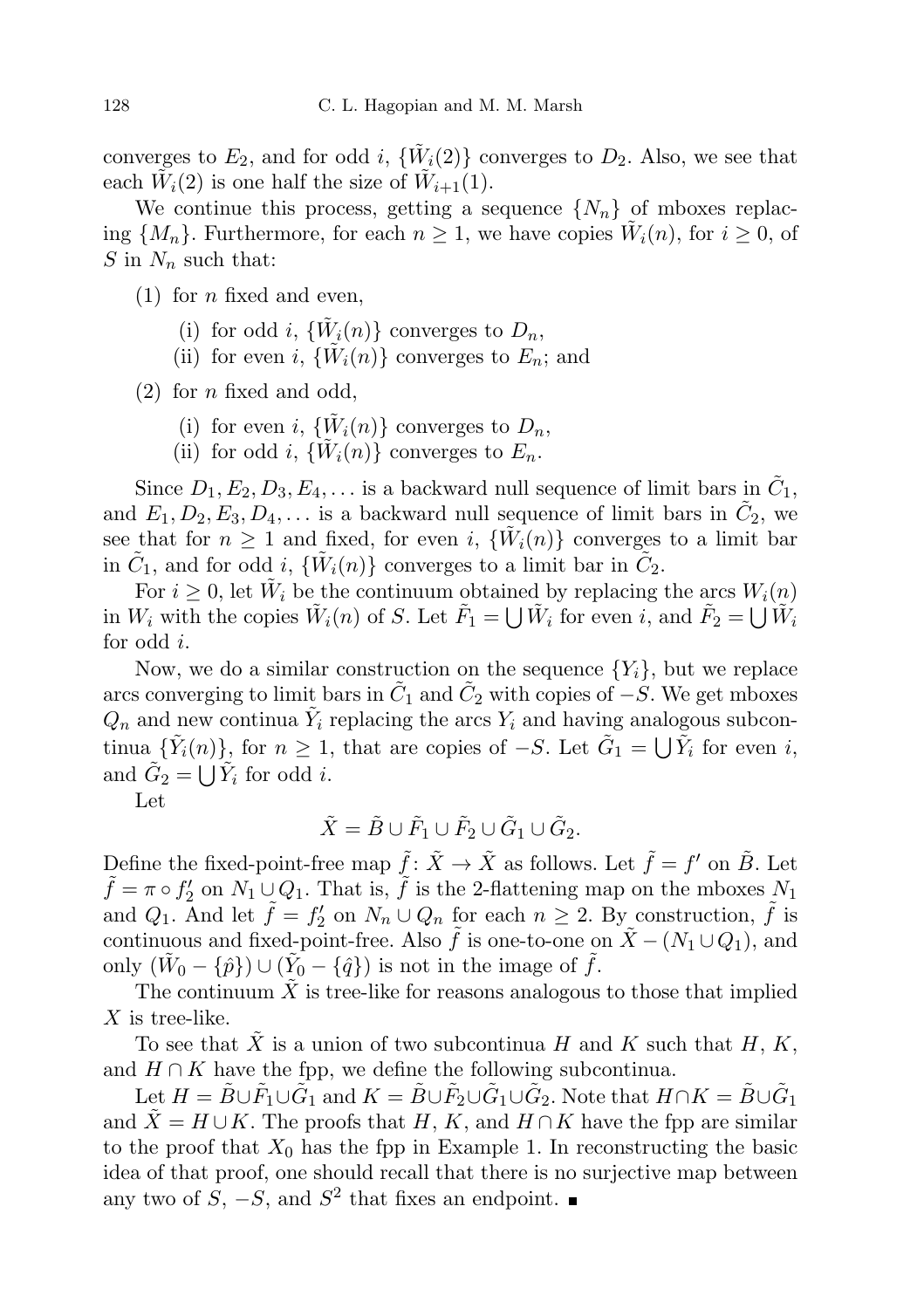EXAMPLE 4. There exist tree-like continuua  $H$  and  $K$  such that  $H, K$ , and  $H \cap K$  have the fpp, but  $H \cup K$  is a tree-like continuum that admits a fixed-point-free homeomorphism.

Proof. We modify Example 3 to get this example in a manner analogous to how we modified Example 1 to produce Example 2.  $\blacksquare$ 

Appendix: On Bellamy's example. Let  $B$  be Bellamy's indecomposable tree-like continuum that contains a fan and admits a fixed-point-free map (see [\[1\]](#page-22-0), [\[2\]](#page-23-23)). In [1], B is D. Otherwise, we use notation and terminology that was introduced in [\[1\]](#page-22-0). The reader will need to be familiar with Bellamy's definitions and notation. In fact, it would be helpful to review Bellamy's paper and have it at hand while reading this Appendix.

We provide proofs for several properties of Bellamy's example that are not immediately evident from his paper. The properties primarily involve the behavior of the points in the set  $J$ , which is the endpoint set of the fan in  $B$ , under the fixed-point-free map  $\hat{F}$ . We will show that  $\hat{F}(J) = J$ ,  $\hat{F}^{-1}(J) = J$ ,  $\hat{F}|_{J}$  is not one-to-one, and J contains periodic points of period two and of period three under  $\hat{F}$ . The first observation of the existence of periodic points of period two and three in J was made by Howard Cook after a presentation by the second author of Bellamy's example in the Cook–Ingram faculty/student seminar at the University of Houston, circa 1977–1978.

We start with a few number-theoretic lemmas that will be used later. The first two are easily established.

Lemma A1.

- (i) If n is an even non-negative integer, then  $2^n \equiv 1 \pmod{3}$ .
- (ii) If n is an odd positive integer, then  $2^n \equiv 2 \pmod{3}$ .

Lemma A2.

- (i) If n is an even non-negative integer, then  $2^{3n} \equiv 1 \pmod{9}$ .
- (ii) If n is an odd positive integer, then  $2^{3n} \equiv -1 \pmod{9}$ .

LEMMA A3. For  $x, n \in \mathbb{N}$ ,  $x + 2^n k \equiv 0 \pmod{3}$  for some unique k in  $\{0, 1, 2\}.$ 

*Proof.* We consider three cases.

(i) Suppose  $x \equiv 0 \pmod{3}$ . Then  $x + 2^n k \equiv 0 + 2^n k \pmod{3}$ . Note that the unique solution, for  $k \in \{0, 1, 2\}$ , of  $2^n k \equiv 0 \pmod{3}$  is  $k = 0$ .

(ii) Suppose  $x \equiv 1 \pmod{3}$ . Then  $x + 2^n k \equiv 1 + 2^n k \pmod{3}$ . By Lemma A1, the unique solution of  $1 + 2^n k \equiv 0 \pmod{3}$  is  $k = 1$  for odd n, and is  $k = 2$  for even n.

(iii) If  $x \equiv 2 \pmod{3}$ , the proof is similar to case (ii). ■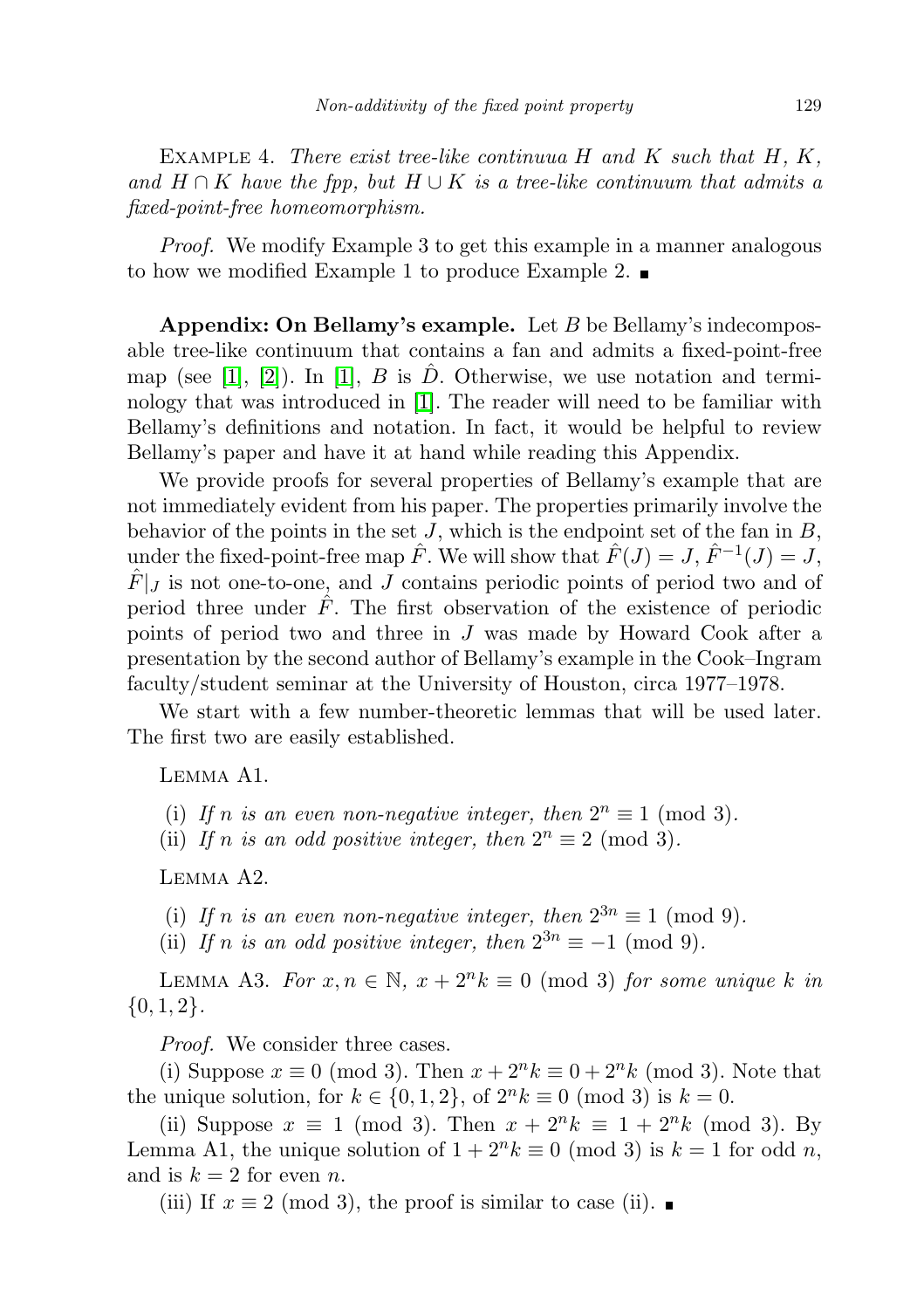Hereafter, we identify a point  $e^{it}$  on  $S^1$  with the number t (mod  $2\pi$ ). So, exponentiation is replaced with multiplication, and multiplication with addition. Since  $e^{i2k\pi} = 1$  and  $e^{i(2k+1)\pi} = -1$  for all integers k, we identify values  $t = 2k\pi$  and  $t = (2k + 1)\pi$  with 1 and -1, respectively.

At this point, we begin using definitions and notation from Bellamy's paper. The set  $M$ , of real parts of the second non-real coordinates of points of E (defined below), is an important set in Bellamy's construction. We let  $M'$  be a set of circle points whose real parts constitute M. We list the points of  $M'$  for reference:

$$
M' = \left\{ \frac{\pi}{9}, \frac{4\pi}{9}, \frac{7\pi}{9}, \frac{10\pi}{9}, \frac{13\pi}{9}, \frac{16\pi}{9}, \frac{\pi}{18}, \frac{7\pi}{18}, \frac{13\pi}{18}, \frac{19\pi}{18}, \frac{25\pi}{18}, \frac{31\pi}{18}, \frac{\pi}{18}, \frac{5\pi}{12}, \frac{3\pi}{12}, \frac{3\pi}{12}, \frac{13\pi}{4}, \frac{17\pi}{12}, \frac{7\pi}{12}, \frac{7\pi}{4}, \frac{7\pi}{36}, \frac{5\pi}{36}, \frac{13\pi}{36}, \frac{17\pi}{36}, \frac{25\pi}{36}, \frac{29\pi}{36}, \frac{37\pi}{36}, \frac{41\pi}{36}, \frac{49\pi}{36}, \frac{53\pi}{36}, \frac{61\pi}{36}, \frac{65\pi}{36} \right\}.
$$

Recall that Bellamy begins his construction with the 6-adic solenoid  $\Sigma$ . The unit circle  $S^1$  in the complex plane is, of course, a group under complex multiplication. So,  $\Sigma$  is a topological group under coordinatewise multiplication with identity element  $e = (1, 1, 1, \ldots)$ . The squaring map  $z \mapsto z^2$  on  $S<sup>1</sup>$  is a homomorphism, and induces a squaring map f on  $\Sigma$  that is also a homomorphism. By [\[1,](#page-22-0) Lemma 1], ker  $f = \{e\}$ . Thus, f is one-to-one; in fact,  $f$  is a homeomorphism. The point  $e$  is the only fixed point of  $f$ , and the composant of  $\Sigma$  that contains e is stretched away from e by f. In fact, for each point x of this composant,  $f(x)$  is twice as far from e as x, relative to arc length in the composant.

The set H is the set of points of  $\Sigma$  whose first coordinates are 1, and  $E = H - \{e\}$ . A compactification of E is given so that the remainder J is a totally disconnected compact set. The points of J become the endpoints of the fan as the construction continues. The endpoint set  $J$  is constructed in the product of two Cantor sets, namely  $K = \tilde{H} \times \prod_{i=0}^{\infty} M$ . For a point  $z \in$  $E \subset \Sigma$ ,  $\phi(z)$  is the real part of the second non-real coordinate of z. So,  $\phi$  is a mapping from E into M. The squaring map f on  $\Sigma$  restricted to E is called s, the map  $g: E \to K$  is defined by  $g(x) = (x, \langle \phi s^n(x) \rangle_{n=0}^{\infty})$ , and  $\overline{s}: K \to K$ is defined by  $\overline{s}(x,\langle t_k\rangle_{k=0}^{\infty}) = (s(x),\langle t_{k+1}\rangle_{k=0}^{\infty})$ . The map  $\hat{s} = \overline{s}|_{\overline{g(E)}}$  is an extension of the squaring map  $s = f|_E$ . Identifying E with  $g(E)$ , we see that  $J = g(E) - E$ . So, J is the remainder in the compactification of E. As mentioned above, the points of J are the eventual endpoints of the fan in B.

An arc containing e is removed from  $\Sigma$  to get  $\Sigma_0$ , and  $\hat{\Sigma}$  is obtained by replacing the removed arc in  $\Sigma_0$  with a suspension over the set J. The squaring map f induces a "squaring map"  $\hat{f}$ :  $\hat{\Sigma} \rightarrow \hat{\Sigma}$  that agrees with f on  $\Sigma_0$ . Also,  $\hat{f}|_J = \hat{s}|_J = \overline{s}|_J$ . There are several steps remaining in the construction of  $B$ , but the set  $J$  is maintained throughout the construction, and the final fixed-point-free map  $\hat{F}: B \to B$  interchanges the points of J in the same manner as  $\hat{f}$  (or  $\hat{s}$ , or  $\bar{s}$ ).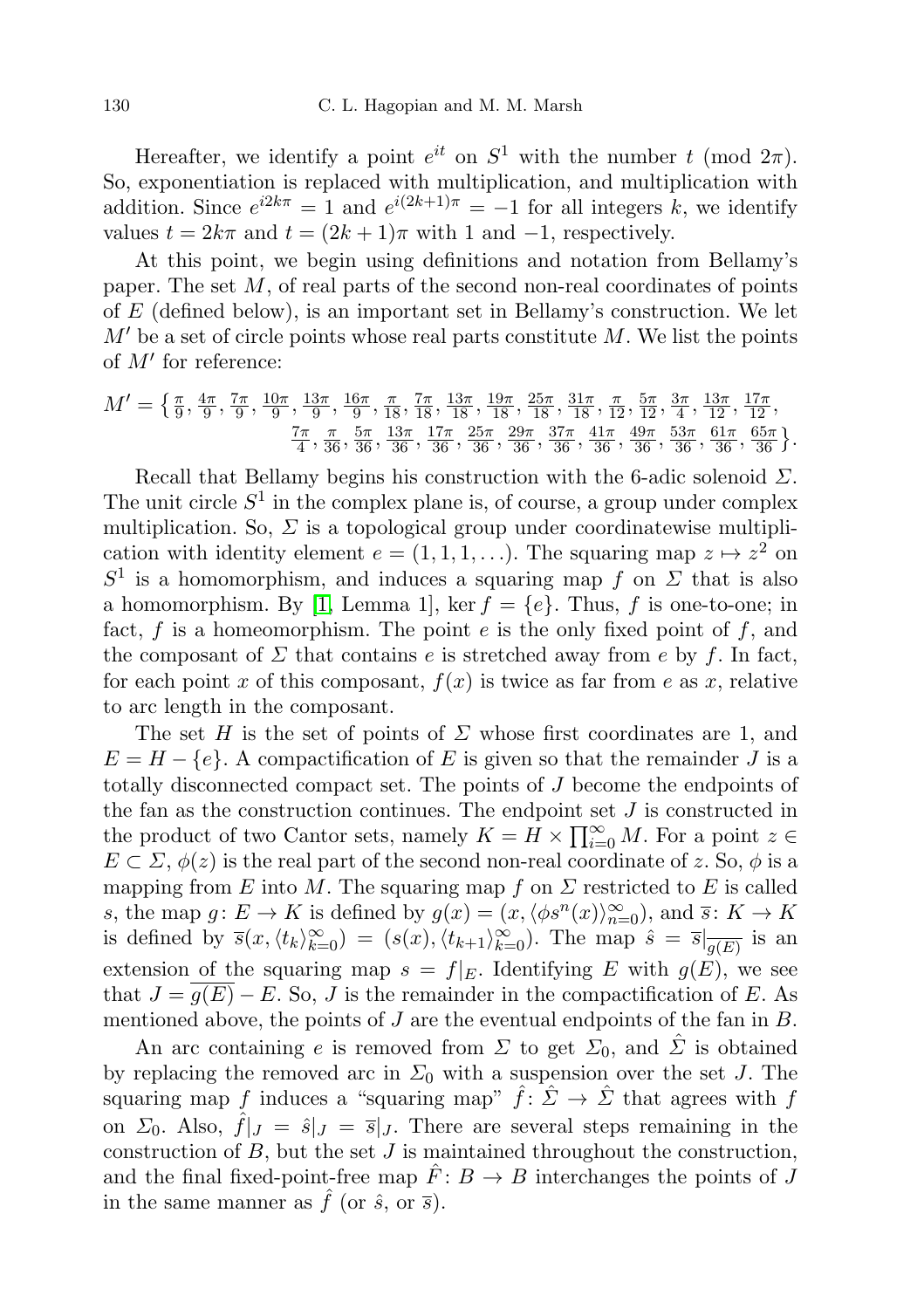The behavior of the fixed-point-free map on J. We claim that  $\hat{f}(J) = J$  and  $\hat{f}^{-1}(J) = J$ . The inclusion  $\hat{f}(J) \subset J$  follows from the definition of f and  $\overline{s}$ .

Since the composant C of  $\Sigma$  that contains e is mapped to itself under f, it follows from the one-to-one-ness of f that no other composant of  $\Sigma$ is mapped by f into C. Let  $\hat{C}$  be the composant of  $\hat{\Sigma}$  that contains the set J. From Bellamy's construction and the observation above, it follows that  $\hat{f}(\hat{C}) = \hat{C}$ , and no other composant of  $\hat{\Sigma}$  is mapped by  $\hat{f}$  into  $\hat{C}$ . We also know from the construction that each point x of  $\hat{C} - J$  is mapped by  $\hat{f}$ twice as far from J as x. So, if  $x \in \hat{C} - J$ , then  $\hat{f}(x) \notin J$ . Thus  $\hat{f}^{-1}(J) \subset J$ .

Since  $f: \Sigma \to \Sigma$  is surjective and  $f(C) = C$ , we get  $f(\Sigma - C) = \Sigma - C$ . Since  $\hat{f}$  agrees with f on  $\Sigma_0$ , it follows that  $\hat{f}(\hat{\Sigma} - \hat{C}) = \hat{\Sigma} - \hat{C}$ . Hence,

$$
\hat{f}(\hat{\Sigma}) = \hat{f}(\overline{\hat{\Sigma} - \hat{C}}) \subset \overline{\hat{f}(\hat{\Sigma} - \hat{C})} = \overline{\hat{\Sigma} - \hat{C}} = \hat{\Sigma}.
$$

So,  $\hat{f}$ :  $\hat{\Sigma} \to \hat{\Sigma}$  is surjective. Since  $J \subset \hat{\Sigma}$  and  $\hat{f}^{-1}(J) \subset J$ , it follows that  $J \subset \hat{f}(J)$ . Together with  $\hat{f}(J) \subset J$  from above, we have  $\hat{f}(J) = J$  and  $\hat{f}^{-1}(J) = J$ , establishing our claims.

For  $t_1$  a positive integer, we define a sequence  $\{t_n\}$  recursively by letting  $t_n = \frac{1}{3}$  $\frac{1}{3}(t_{n-1}+2^{n+1}k_n)$ , where  $k_n$  is chosen from the set  $\{0,1,2\}$  so that  $t_n$  is an integer. It follows from Lemma A3 that  $t_1, t_2, t_3, \ldots$  is well-defined and uniquely determined from the choice of  $t_1$ . We will refer to a sequence defined in this way as the *sequence generated by*  $t_1$ .

Define  $x_n = \frac{1}{2^{n+1}} t_n \pi$  for  $n \geq 1$ . We call  $\{x_n\}$  the point of  $\Sigma$  derived from  $\{t_n\}$ . Note that for  $n \geq 2$ ,

$$
6x_n = \frac{6}{2^{n+1}} t_n \pi = \frac{3}{2^n} t_n \pi
$$
  
=  $\frac{3}{2^n} \frac{1}{3} (t_{n-1} + 2^{n+1} k) \pi$  for some  $k \in \{0, 1, 2\}$   
=  $\frac{1}{2^n} t_{n-1} \pi + 2k\pi \equiv \frac{1}{2^n} t_{n-1} \pi \pmod{2\pi}$ .

That is,  $6x_n \equiv x_{n-1} \pmod{2\pi}$ .

It follows that the point x in  $\prod_{n\geq 1} S^1$  whose nth coordinate is  $x_n$  is a point of the 6-adic solenoid  $\Sigma$ .

### A period two point of  $J$

LEMMA A4. Let  $u_1 = 1$  and consider the integer sequence  $\{u_n\}_{n \geq 1}$  generated by  $u_1 = 1$ . For  $n \geq 1$ ,

$$
u_n \equiv \begin{cases} 3 \pmod{8} & \text{for even } n, \\ 1 \pmod{8} & \text{for odd } n. \end{cases}
$$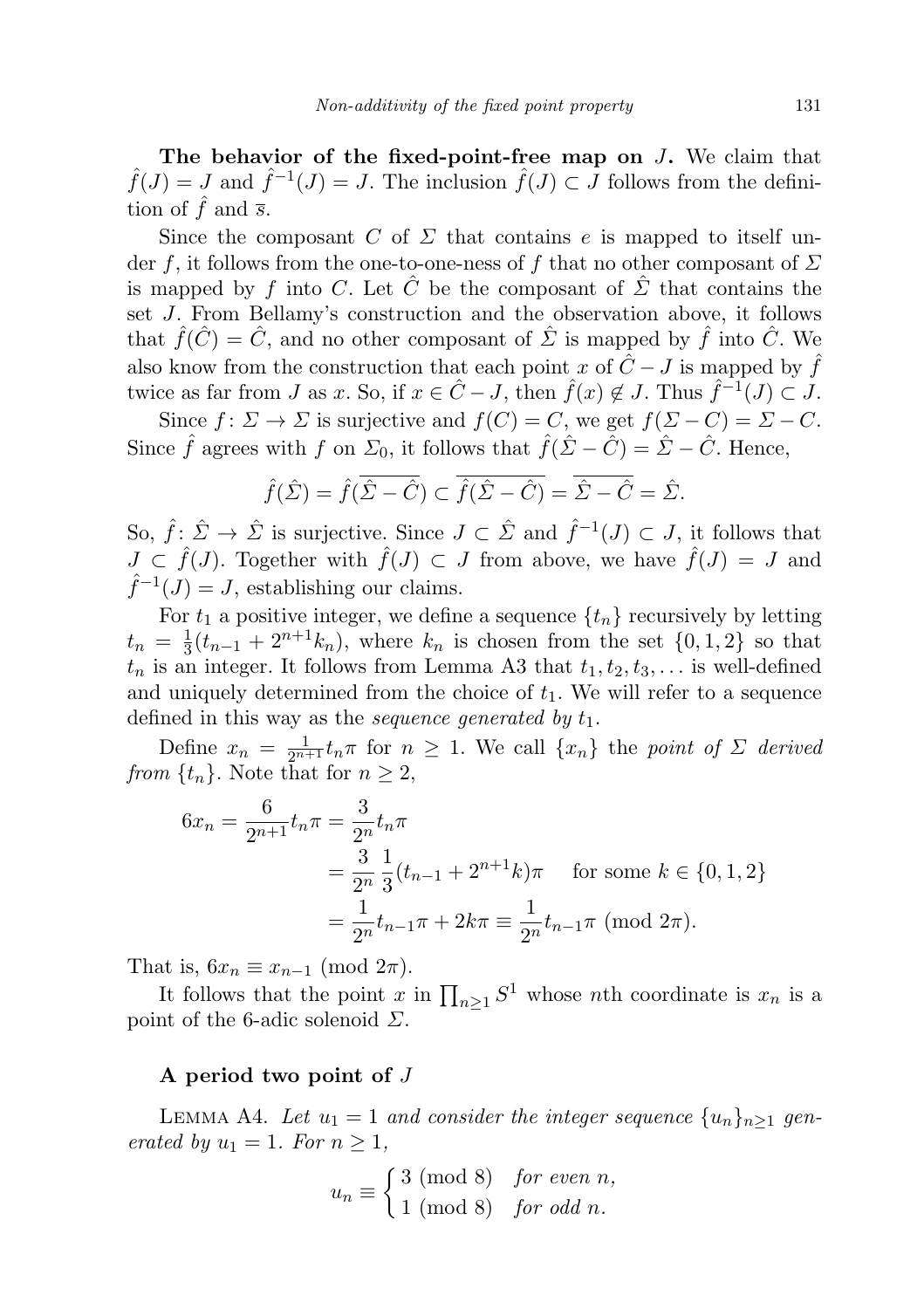*Proof.* Note that  $u_1 = 1$  and  $u_2 = \frac{1}{3}$  $\frac{1}{3}(1+2^3(1)) = \frac{9}{3} = 3.$ 

CASE (i). Assume the lemma is true for some  $2n \geq 2$ . So,  $u_{2n} \equiv 3$ (mod 8). Now,  $u_{2n+1} = \frac{1}{3}$  $\frac{1}{3}(u_{2n} + 2^{2n+2}k) = \frac{1}{3}(u_{2n} - 3 + 2^{2n+2}k + 3)$ . So,  $u_{2n+1} - 1 = \frac{1}{3}(8\ell + 2^{2n+2}k) = 8\frac{1}{3}(\ell + 2^{2n-1}k)$ . Since  $u_{2n+1} - 1$  is an integer, 1  $\frac{1}{3}(\ell + 2^{2n-1}k)$  is also an integer. It follows that  $u_{2n+1} \equiv 1 \pmod{8}$ .

CASE (ii). Assume the lemma is true for some  $2n+1 \geq 3$ . So,  $u_{2n+1} \equiv 1$ (mod 8). Now,  $u_{2n+2} = \frac{1}{3}(u_{2n+1} + 2^{2n+3}k) = \frac{1}{3}(u_{2n+1} - 1 + 2^{2n+3}k + 1 +$  $3\left(\frac{u_{2n+1}}{2} + \frac{z}{u_{2n+1}}\right) - 3$  $(2^3 - 2^3) = \frac{1}{3}(8\ell + (2^{2n}k - 1)2^3 + 9)$ . So,  $u_{2n+2} - 3 = \frac{8}{3}(\ell + 2^{2n}k - 1)$ . Since  $u_{2n+2} - 3$  is an integer,  $\frac{1}{3}(\ell + 2^{2n}k - 1)$  is also an integer. It follows that  $u_{2n+2} \equiv 3 \pmod{8}$ . ■

LEMMA A5. Let  $v_1 = 3$  and consider the integer sequence  $\{v_n\}_{n\geq 1}$  generated by  $v_1 = 3$ . For  $n \geq 1$ ,

$$
v_n \equiv \begin{cases} 1 \pmod{8} & \text{for even } n, \\ 3 \pmod{8} & \text{for odd } n. \end{cases}
$$

*Proof.* Note that  $v_2 = \frac{1}{3}$  $\frac{1}{3}(3+2^3\cdot 0) = 1$ , and hence  $v_{n+1} = u_n$  for all  $n \geq 1$ . The result follows from Lemma A4. ■

LEMMA A6. Let  $\{x_n\}_{n\geq 1}$  be the point of  $\Sigma$  derived from  $\{u_n\}_{n\geq 1}$ , and let  $\{y_n\}_{n>1}$  be the point of  $\Sigma$  derived from  $\{v_n\}_{n>1}$ .

(1) For  $n \geq 1$ ,

$$
2^{n-1}x_n \equiv \begin{cases} \frac{\pi}{4} \pmod{2\pi} & \text{for odd } n, \\ \frac{3\pi}{4} \pmod{2\pi} & \text{for even } n. \end{cases}
$$

 $(2)$  For  $n \geq 1$ ,

$$
2^{n-1}y_n \equiv \begin{cases} \frac{\pi}{4} \pmod{2\pi} & \text{for even } n, \\ \frac{3\pi}{4} \pmod{2\pi} & \text{for odd } n. \end{cases}
$$

*Proof.* (1) Note that  $2^{n-1}x_n = 2^{n-1}\frac{1}{2^{n+1}}u_n\pi = \frac{1}{4}$  $\frac{1}{4}u_n\pi$ . If *n* is odd, by Lemma A4,

$$
\frac{1}{4}u_n\pi = \frac{1}{4}((u_n - 1)\pi + \pi) = \frac{1}{4}(8\ell\pi + \pi) = 2\ell\pi + \frac{\pi}{4}.
$$

So,  $2^{n-1}x_n \equiv \frac{\pi}{4}$  $\frac{\pi}{4}$  (mod  $2\pi$ ).

If  $n$  is even, by Lemma A4,

$$
\frac{1}{4}u_n\pi = \frac{1}{4}((u_n - 3)\pi + 3\pi) = \frac{1}{4}(8\ell\pi + 3\pi) = 2\ell\pi + \frac{3\pi}{4}.
$$

So,  $2^{n-1}x_n \equiv \frac{3\pi}{4}$  $rac{3\pi}{4}$  (mod  $2\pi$ ).

(2) follows analogously from Lemma A5.  $\blacksquare$ 

For  $n \geq 1$ , let  $p_1 = (1, -1, \frac{3\pi}{2})$  $(\frac{3\pi}{2}, x_1, x_2, \ldots), p_2 = (1, 1, -1, \frac{3\pi}{2})$  $\frac{3\pi}{2}, x_1, x_2, \ldots$ , and in general,  $p_n = (1, 1, \ldots, 1, -1, \frac{3\pi}{2})$  $\frac{3\pi}{2}, x_1, x_2, x_3, \ldots$ , where each of the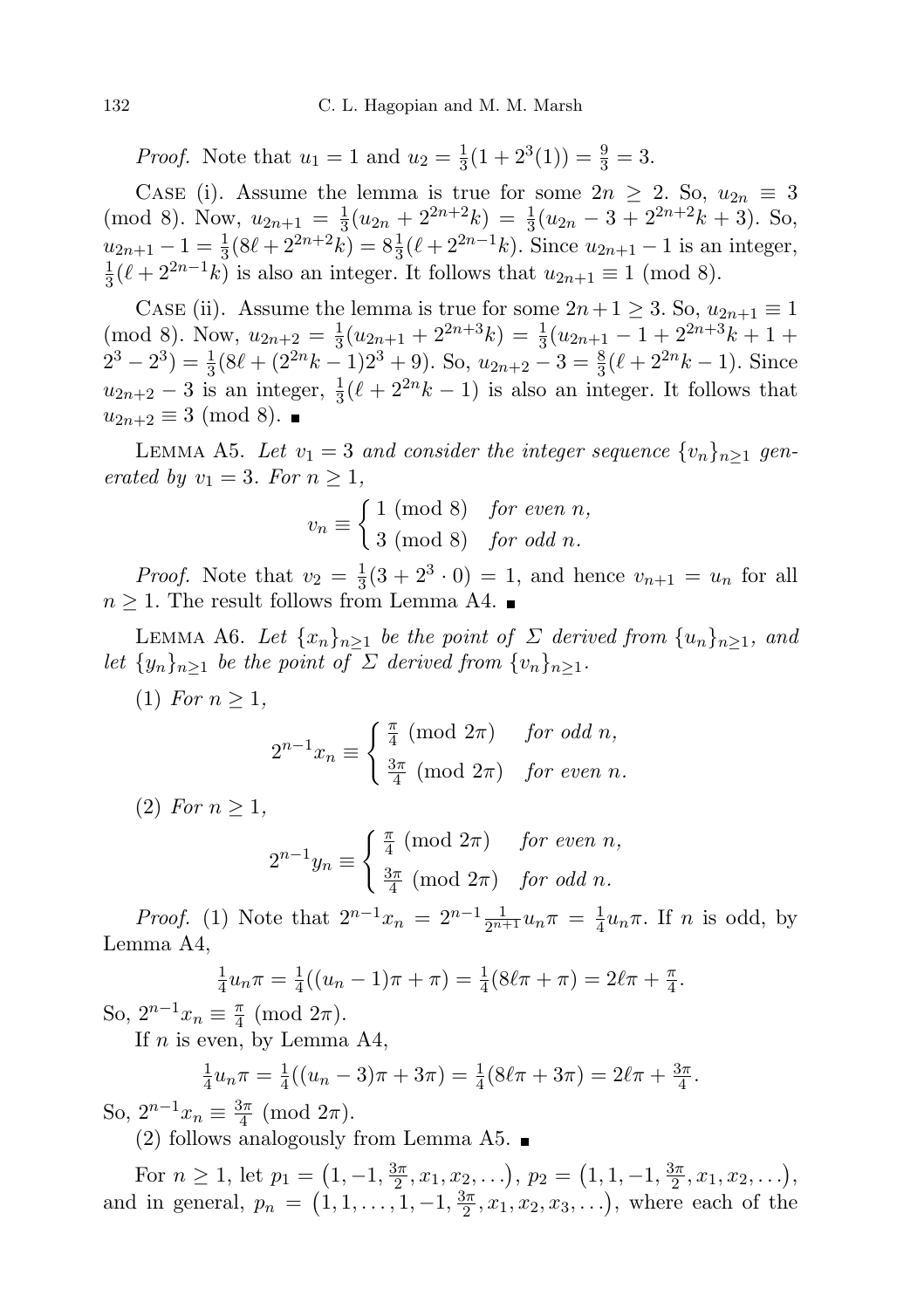first n coordinates of  $p_n$  is 1, the  $(n + 1)$ st coordinate is  $-1$ , the  $(n + 2)$ nd coordinate is  $\frac{3\pi}{2}$ , and the x sequence begins in the  $(n+3)$ rd coordinate of  $p_n$ . Note that  $p_n \in \Sigma$  for each n, and more specifically,  $p_n \in E$ . Clearly,  $\{p_n\}$ converges to the point  $e = (1, 1, 1, \ldots)$ .

Analogously define a sequence  $\{q_n\}$  using the y sequence beginning in the  $(n+3)$ rd coordinate of  $q_n$ . That is,  $q_1 = (1, -1, \frac{\pi}{2})$  $(\frac{\pi}{2}, y_1, y_2, \ldots), q_2 =$  $(1, 1, -1, \frac{\pi}{2})$  $\frac{\pi}{2}, y_1, y_2, \ldots$ , etc. Each  $q_n$  is in E, and  $\{q_n\}$  converges to the point  $e = (1, 1, 1, \ldots).$ 

LEMMA A7. For each  $n \geq 1$ ,

$$
\langle \phi(p_n), \phi(s(p_n)), \phi(s^2(p_n)), \ldots \rangle = \langle \frac{\sqrt{2}}{2}, -\frac{\sqrt{2}}{2}, \frac{\sqrt{2}}{2}, \ldots \rangle,
$$
  

$$
\langle \phi(q_n), \phi(s(q_n)), \phi(s^2(q_n)), \ldots \rangle = \langle -\frac{\sqrt{2}}{2}, \frac{\sqrt{2}}{2}, -\frac{\sqrt{2}}{2}, \ldots \rangle.
$$

*Proof.* Recalling the definition of  $\phi$ , note that the second non-real coordinate of  $p_n$  is  $x_1 = \frac{\pi}{4}$  $\frac{\pi}{4}$ . So,  $\phi(p_n) = \frac{\sqrt{2}}{2}$  $\frac{\sqrt{2}}{2}$ . Since s is the squaring map on  $E$ , through our identification, s "multiplies by 2" in each coordinate of  $p_n$ . Since  $2 \cdot \frac{3\pi}{2} = 3\pi \equiv -1$  and  $(-1)^2 = 1$ , the second non-real coordinate of  $s(p_n)$  is  $2x_2$ . Similarly, the second non-real coordinate of  $s^k(p_n)$  is  $2^k x_{k+1}$ . By Lemma A6(1),  $2x_2 \equiv \frac{3\pi}{4}$  $\frac{3\pi}{4}$  (mod  $2\pi$ ); so  $\phi(s(p_n)) = \sqrt{2}$  $\frac{\sqrt{2}}{2}$ . In general,  $2^k x_{k+1}$  is equivalent (mod  $2\pi$ ) to either  $\frac{\pi}{4}$  or  $\frac{3\pi}{4}$  as k is even or odd. It follows that  $\phi(s^2(p_n)) = \frac{\sqrt{2}}{2}$  $\frac{\sqrt{2}}{2}, \, \phi(s^3(p_n)) = -\frac{\sqrt{2}}{2}$  $(s^3(p_n)) = -\frac{\sqrt{2}}{2}$ , and the values of  $\phi(s^k(p_n))$ continue to alternate between  $\frac{\sqrt{2}}{2}$  $\frac{\sqrt{2}}{2}$  and  $-\frac{\sqrt{2}}{2}$  $\frac{2}{2}$ .

Similarly, the second non-real coordinate of  $q_n$  is  $y_1 = \frac{3\pi}{4}$ imilarly, the second non-real coordinate of  $q_n$  is  $y_1 = \frac{3\pi}{4}$ . So,  $\phi(q_n)$  $= -\frac{\sqrt{2}}{2}$  $-\frac{\sqrt{2}}{2}$ , and by Lemma A6(2) the values of  $\phi(s^k(q_n))$  alternate between  $-\frac{\sqrt{2}}{2}$  $\frac{\sqrt{2}}{2}$  and  $\frac{\sqrt{2}}{2}$  $\frac{2}{2}$ .

Let 
$$
p = (e, \langle \frac{\sqrt{2}}{2}, -\frac{\sqrt{2}}{2}, \frac{\sqrt{2}}{2}, \ldots \rangle)
$$
 and  $q = (e, \langle -\frac{\sqrt{2}}{2}, \frac{\sqrt{2}}{2}, -\frac{\sqrt{2}}{2}, \ldots \rangle)$ .

THEOREM A1. The points  $p$  and  $q$  form a period two orbit in J. That is, p and q are in J,  $\bar{s}(p) = q$ , and  $\bar{s}(q) = p$ .

*Proof.* By Lemma A7 and the definition of g, we see that  $g(p_n) =$  $\left(p_n, \left\langle \frac{\sqrt{2}}{2}\right\rangle\right)$  $\frac{\sqrt{2}}{2}, -\frac{\sqrt{2}}{2}$  $\frac{\sqrt{2}}{2},\frac{\sqrt{2}}{2}$  $\left\{\frac{\sqrt{2}}{2}, \frac{\sqrt{2}}{2},...\right\}$  for each  $n \geq 1$ . It follows that  $\{g(p_n)\}\)$  converges to  $p=(e,\langle \frac{\sqrt{2}}{2},-\frac{\sqrt{2}}{2},\frac{\sqrt{2}}{2},\ldots \rangle).$  $2$  ,  $^{-}$   $2$  ,  $2$ 

Similarly,  $g(q_n) = (q_n, \langle \sqrt{2}$  $\frac{2}{2}$ ,  $\sqrt{2}$  $\frac{2}{2}$ ,  $\sqrt{2}$  $\langle 2 \over 2, \ldots \rangle$  for each  $n \ge 1$ , and  $\{g(q_n)\}\$ converges to  $q = (e, \langle \frac{\sqrt{2}}{\sqrt{2}}$  $\frac{2}{2}$ ,  $\sqrt{2}$  $\frac{2}{2}$ ,  $\sqrt{2}$  $\sqrt{\frac{2}{2}},\ldots\rangle\big).$ 

By construction, we see that  $p, q \in \overline{g(E)} - E = J \subset K$ . Recalling the definition of  $\overline{s}$ :  $K \to K$ , we conclude that  $\overline{s}(p) = q$  and  $\overline{s}(q) = p$ .

So, p is a point of period 2 under  $\overline{s}$ , and hence a point of period 2 under F.

To complete this section, we wish to show that no point of  $\Sigma$  other than q maps to p, and vice versa. That is,  $\hat{f}^{-1}(p) = \{q\}$  and  $\hat{f}^{-1}(q) = \{p\}.$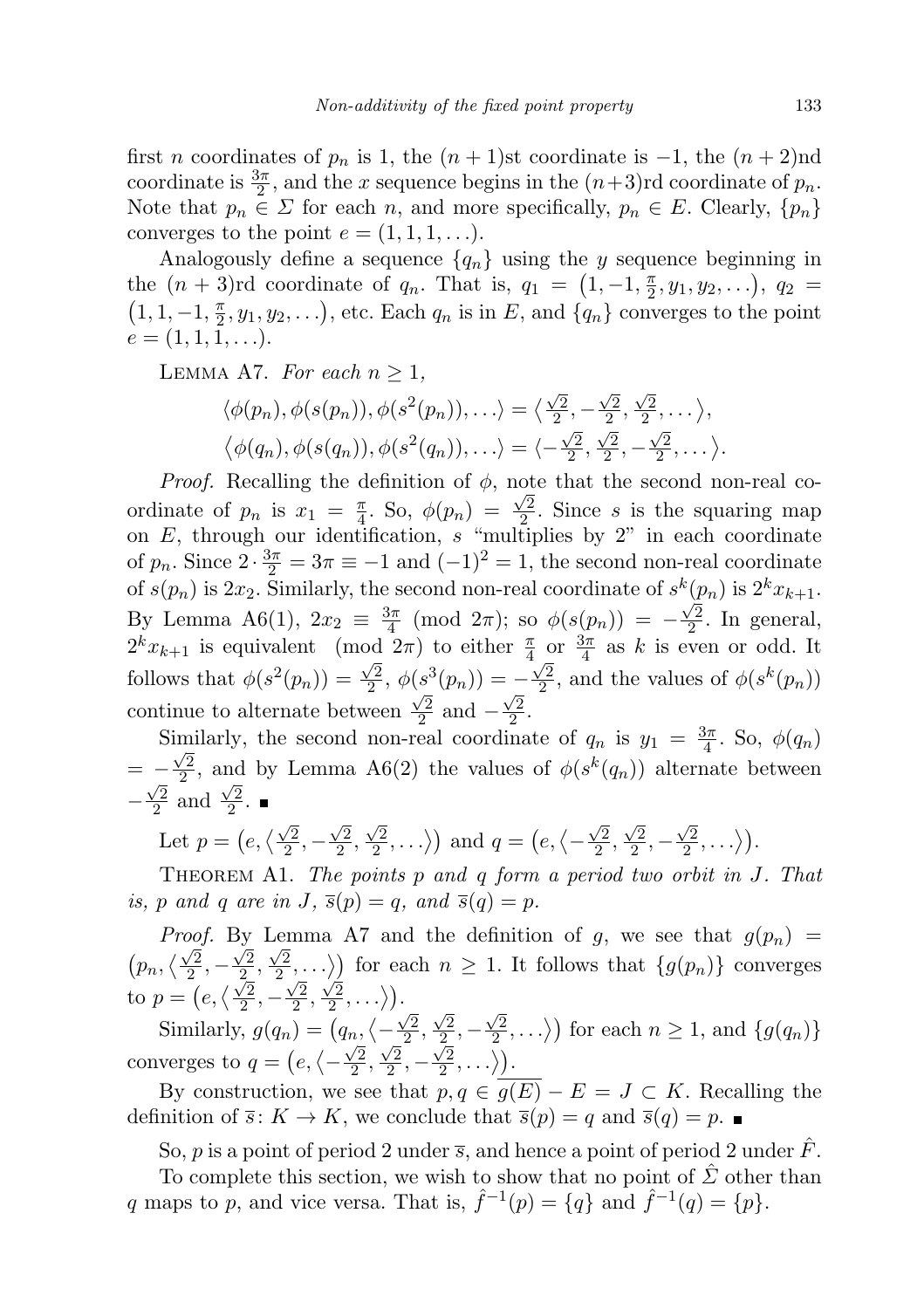From the section concerning the behavior of  $\hat{f}$  on J, we know that if  $\hat{f}(x) = \overline{s}(x) = p$  for some  $x \in \hat{\Sigma}$ , then  $x \in J$ . Let  $x = (e, \langle x_1, x_2, \ldots \rangle)$  and suppose that  $\overline{s}(x) = p$ . We have

$$
\overline{s}(x) = (e, \langle x_2, x_3, \ldots \rangle) = (e, \langle \frac{\sqrt{2}}{2}, -\frac{\sqrt{2}}{2}, \frac{\sqrt{2}}{2}, \ldots \rangle).
$$
  

$$
(e, \langle x_1, \frac{\sqrt{2}}{2}, -\frac{\sqrt{2}}{2}, \ldots \rangle) \text{ Since } x \in I \text{ there exist}
$$

So,  $x = (e, \langle x_1, \rangle)$  $\frac{2}{2}$ ,  $\langle \frac{2}{2}, \ldots \rangle$ ). Since  $x \in J$ , there exists a sequence  $\{w_n\}$  of points in  $\hat{E} = \overline{g(E)}$  that converges to x. For  $n \geq 1$ , let  $w_n =$  $(z_n,\langle \phi(z_n), \phi(s(z_n)), \ldots \rangle)$ . Since M is finite, the sequence  $\{\phi(s(z_n))\}$  must  $(\sqrt[n]{\alpha_n}, \sqrt[n]{\alpha_n}, \sqrt[n]{\alpha_n}, \ldots)$  since  $M$  is in<br>eventually be the constant sequence  $\{\frac{\sqrt{2}}{2}\}$  $\frac{\sqrt{2}}{2}$ . So, for large *n*, the second nonreal coordinate of  $s(z_n)$  is either  $\frac{\pi}{4}$  or  $\frac{7\pi}{4}$ . Hence, the third non-real coordinate of  $z_n$  is  $\frac{9\pi}{8}$ ,  $\frac{\pi}{8}$  $\frac{\pi}{8}, \frac{7\pi}{8}$  $\frac{7\pi}{8}$ , or  $\frac{15\pi}{8}$ . Thus, the second non-real coordinate of  $z_n$ must be  $6 \cdot \frac{9\pi}{8}$  $\frac{\theta\pi}{8}$ , 6 ·  $\frac{\pi}{8}$  $\frac{\pi}{8}, 6 \cdot \frac{7\pi}{8}$  $\frac{7\pi}{8}$ , or  $6 \cdot \frac{15\pi}{8}$  $e^{6\cdot \frac{9\pi}{8}, 6\cdot \frac{\pi}{8}, 6\cdot \frac{7\pi}{8}, \text{ or } 6\cdot \frac{15\pi}{8}.$  But each of these circle points has real part  $-\frac{\sqrt{2}}{2}$  $\frac{\sqrt{2}}{2}$ . So,  $\phi(z_n) = -\frac{\sqrt{2}}{2}$  $\frac{\sqrt{2}}{2}$  for large *n*, and thus  $x_1 = -\frac{\sqrt{2}}{2}$  $\frac{\sqrt{2}}{2}$ . So,  $x = q$ .

The proof that  $\hat{f}^{-1}(q) = \{p\}$  is similar.

## A period three point of  $J$

LEMMA A8. Let  $n \in \mathbb{N}$ .

- (i) If  $n \equiv 0 \pmod{3}$ , then  $2^n \cdot \frac{2\pi}{9} \equiv \frac{2\pi}{9} \pmod{2\pi}$  for even n, and 9  $2^n \cdot \frac{2\pi}{9} \equiv \frac{16\pi}{9}$  $rac{6\pi}{9}$  (mod  $2\pi$ ) for odd n.
- (ii) If  $n \equiv 1 \pmod{3}$ , then  $2^n \cdot \frac{2\pi}{9} \equiv \frac{4\pi}{9}$  $\frac{4\pi}{9}$  (mod  $2\pi$ ) for even n, and  $2^n\cdot\frac{2\pi}{9}\equiv\frac{14\pi}{9}$  $\frac{4\pi}{9}$  (mod  $2\pi$ ) for odd n.
- (iii) If  $n \equiv 2 \pmod{3}$ , then  $2^n \cdot \frac{2\pi}{9} \equiv \frac{8\pi}{9}$  $\frac{3\pi}{9}$  (mod  $2\pi$ ) for even n, and  $2^n \cdot \frac{2\pi}{9} \equiv \frac{10\pi}{9}$  $\frac{0\pi}{9}$  (mod  $2\pi$ ) for odd n.

*Proof.* (i) Suppose first that  $n \equiv 0 \pmod{3}$  and n is even. Then by Lemma A2(i),  $2^{n} - 1 = 9k$  for some integer k. So,

$$
\frac{2^{n}-1}{9} = k,
$$
  

$$
\frac{2^{n}2\pi}{9} - \frac{2\pi}{9} = 2\pi k.
$$

That is,  $2^n \cdot \frac{2\pi}{9} \equiv \frac{2\pi}{9}$  $\frac{2\pi}{9}$  (mod  $2\pi$ ).

Suppose  $n \equiv 0 \pmod{3}$  and n is odd. Then by Lemma A2(ii),  $2^n + 1 = 9k$ for some integer  $k$ . So,

$$
2^{n} - 8 = 9(k - 1),
$$
  

$$
\frac{2^{n} - 8}{9} = k - 1,
$$
  

$$
\frac{2^{n} 2\pi}{9} - \frac{16\pi}{9} = 2\pi(k - 1).
$$

That is,  $2^n \cdot \frac{2\pi}{9} \equiv \frac{16\pi}{9}$  $rac{6\pi}{9}$  (mod  $2\pi$ ).

The proofs of cases (ii) and (iii) are similar.  $\blacksquare$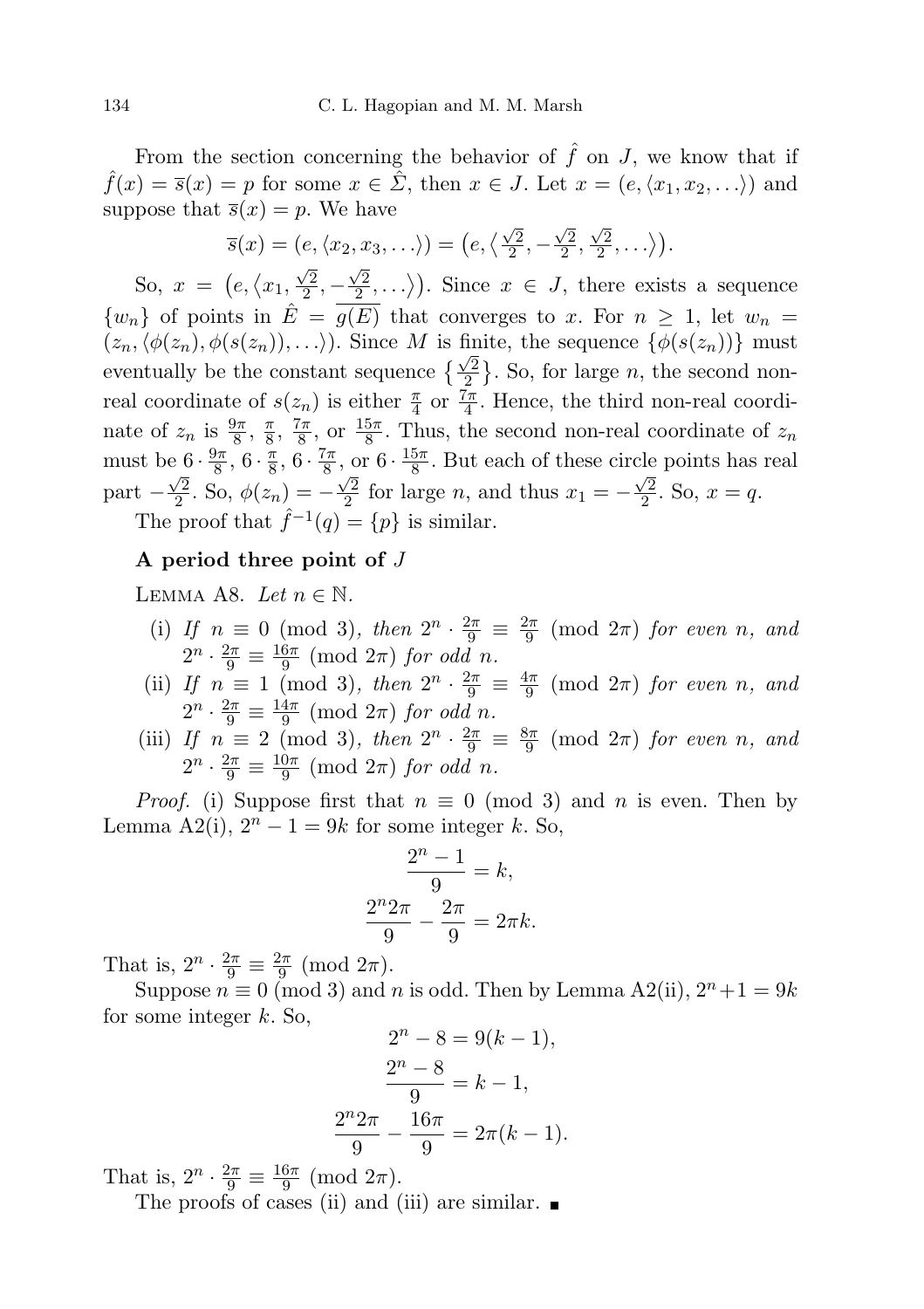Note that in each case of Lemma A8, the real part of  $2^n \cdot \frac{2\pi}{9}$  $\frac{2\pi}{9}$  is the same whether  $n$  is even or odd.

For  $n \geq 1$ , define the sequences

$$
\left\{a_n = \frac{\pi}{2^{n-2}3^{n+1}}\right\}, \quad \left\{b_n = \frac{\pi}{2^{n-3}3^{n+1}}\right\}, \quad \left\{c_n = \frac{\pi}{2^{n-4}3^{n+1}}\right\}.
$$

It is easy to check that these sequences are points of  $\Sigma$ .

Define three sequences of points in E as follows. For  $n \geq 1$ , let  $\alpha_n =$  $(1, 1, \ldots, 1, \frac{4\pi}{3})$  $\left(\frac{4\pi}{3}, a_1, a_2, \ldots\right)$ , where the  $\{a_i\}$  sequence starts in the  $(n+2)$ nd coordinate, which is the second non-real coordinate of  $\alpha_n$ . For  $n \geq 1$ , define  $\beta_n$  and  $\gamma_n$  analogously using the sequences  $\{b_i\}$  and  $\{c_i\}$ . That is,  $\beta_n =$  $(1, 1, \ldots, 1, \frac{2\pi}{3})$  $\frac{2\pi}{3}, b_1, b_2, \ldots$  and  $\gamma_n = (1, 1, \ldots, 1, \frac{4\pi}{3})$  $\frac{4\pi}{3},c_1,c_2,\ldots$ ).

Let  $t_2$ ,  $t_4$ , and  $t_8$  be, respectively, the real parts of  $\frac{2\pi}{9}$ ,  $\frac{4\pi}{9}$  $\frac{4\pi}{9}$ , and  $\frac{8\pi}{9}$ . Applying Lemma A8, it is easy to see that for each  $n \geq 1$ ,

$$
\langle \phi(\alpha_n), \phi(s(\alpha_n)), \phi(s^2(\alpha_n)), \phi(s^3(\alpha_n)), \ldots \rangle = \langle t_2, t_4, t_8, t_2, \ldots \rangle,
$$
  

$$
\langle \phi(\beta_n), \phi(s(\beta_n)), \phi(s^2(\beta_n)), \phi(s^3(\beta_n)), \ldots \rangle = \langle t_4, t_8, t_2, t_4, \ldots \rangle,
$$
  

$$
\langle \phi(\gamma_n), \phi(s(\gamma_n)), \phi(s^2(\gamma_n)), \phi(s^3(\gamma_n)), \ldots \rangle = \langle t_8, t_2, t_4, t_8, \ldots \rangle.
$$

So,  $\{g(\alpha_n)\}\)$  converges to the point  $\alpha = (e, \langle t_2, t_4, t_8, t_2, \ldots \rangle), \{g(\beta_n)\}\)$  converges to the point  $\beta = (e, \langle t_4, t_8, t_2, t_4, \ldots \rangle)$ , and  $\{g(\gamma_n)\}\)$  converges to the point  $\gamma = (e, \langle t_8, t_2, t_4, t_8, \ldots \rangle)$ . Hence, we have the following theorem.

THEOREM A2. The points  $\alpha$ ,  $\beta$ , and  $\gamma$  form a period three orbit in J. That is,  $\alpha$ ,  $\beta$ , and  $\gamma$  are in  $J$ ,  $\bar{s}(\alpha) = \beta$ ,  $\bar{s}(\beta) = \gamma$ , and  $\bar{s}(\gamma) = \alpha$ .

Unlike the period two orbit, other points of J can be mapped by  $\overline{s}$ , and thus by  $\hat{F}$ , into the period three orbit. To see this, we note that  $\bar{s}^{-1}(\alpha)$  $\neq \{\gamma\}$ . Let  $t_1$  be the real part of  $\frac{\pi}{9}$ , which is not equal to any of  $t_2$ ,  $t_4$ , or  $t_8$ . We can show, in a similar manner that we showed p, q,  $\alpha$ ,  $\beta$ , and  $\gamma$ are in J, that the point  $y = (e, \langle t_1, t_2, t_4, t_8, t_2, t_4, \ldots \rangle)$  is in J. Also,  $y \neq \gamma$ . By definition of  $\overline{s}$  we see that  $\overline{s}(y) = \alpha$ . So,  $\overline{s}$  is not one-to-one on J, and therefore  $\ddot{F}|_J$  is not one-to-one.

Acknowledgments. The authors are indebted to the members of our topology seminar, András Domokos, Russ Hood, and Janusz Prajs, for discussions that led to improvement of the paper.

#### References

<span id="page-22-0"></span>[1] D. P. Bellamy, A tree-like continuum without the fixed-point property, Houston J. Math. 6 (1980), 1–13.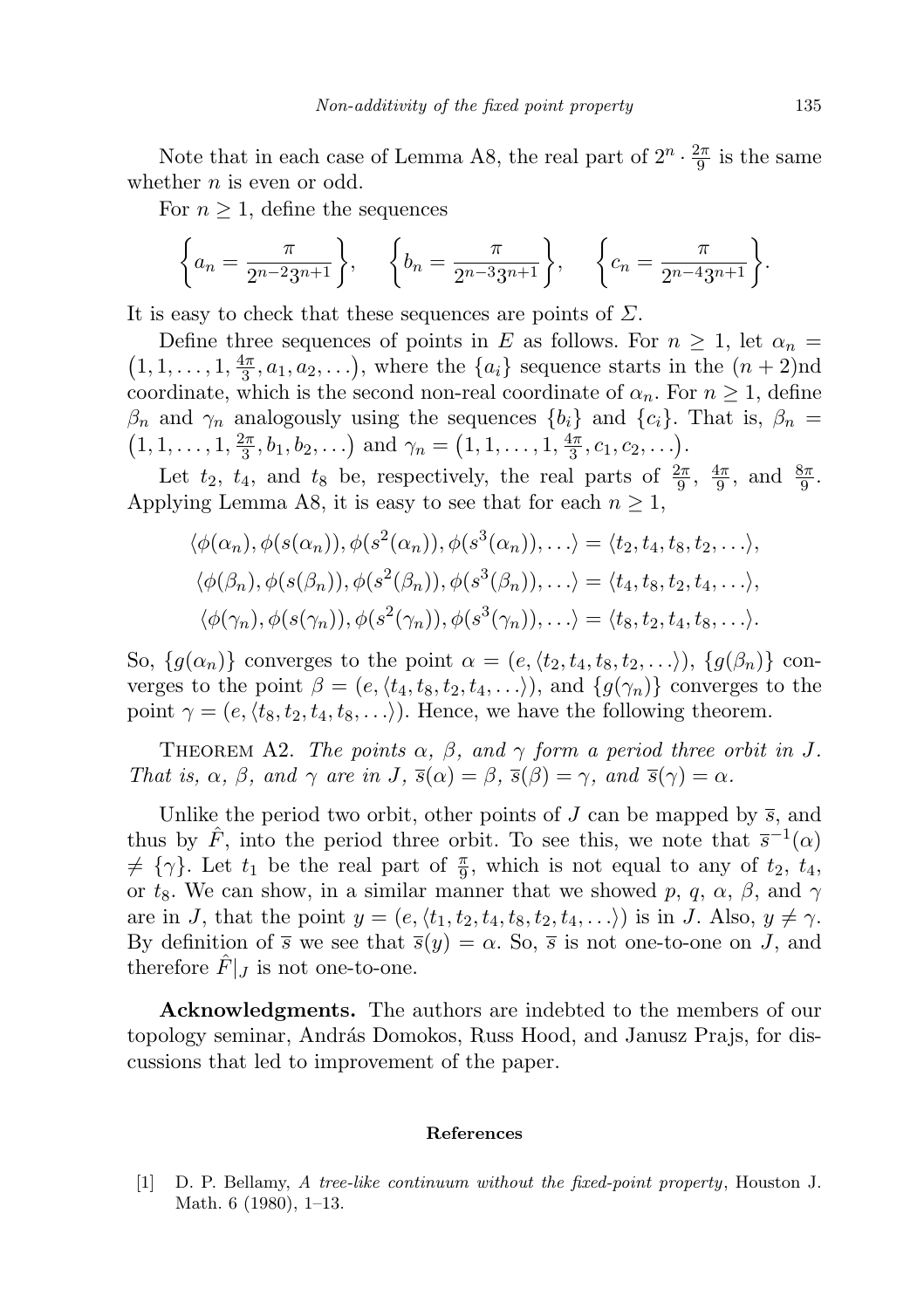- <span id="page-23-23"></span>[2] D. P. Bellamy, An example of a tree-like continuum without the fixed-point property, in: Proc. Int. Conf. on Geometric Topology, PWN, Warszawa, 1980, 35–38.
- <span id="page-23-4"></span>[\[3\]](http://dx.doi.org/10.2307/2317258) R. H. Bing, The elusive fixed point property, Amer. Math. Monthly 76 (1969), 119–132.
- <span id="page-23-9"></span>[4] H. Cook, Tree-likeness of dendroids and λ-dendroids, Fund. Math. 68 (1970), 19–22.
- <span id="page-23-10"></span>[5] H. Cook, Clumps of continua, Fund. Math. 86 (1974), 91–100.
- <span id="page-23-2"></span>[\[6\]](http://dx.doi.org/10.1090/S0002-9939-1984-0722431-3) J. F. Davis, The equivalence of zero span and zero semispan, Proc. Amer. Math. Soc. 90 (1984), 133–138.
- <span id="page-23-1"></span>[7] E. Duda and J. Kell III, Two sum theorems for semispan, Houston J. Math. 8 (1982), 317–321.
- <span id="page-23-8"></span>[8] A. Emeryk and Z. Horbanowicz, On atomic mappings, Colloq. Math. 27 (1973), 49–55.
- <span id="page-23-14"></span>[\[9\]](http://dx.doi.org/10.1112/blms/25.2.177) L. Fearnley and D. G. Wright, Geometric realization of a Bellamy continuum, Bull. London Math. Soc. 25 (1993), 177–183.
- <span id="page-23-11"></span>[10] J. B. Fugate and L. Mohler, A note on fixed points in tree-like continua, Topology Proc. 2 (1977), 457–460.
- <span id="page-23-21"></span>[11] J. Grispolakis and E. D. Tymchatyn, Continua which are images of weakly confluent mappings only. II, Houston J. Math. 6 (1980), 375–387.
- <span id="page-23-18"></span>[\[12\]](http://dx.doi.org/10.1090/S0002-9939-2012-11727-7) C. L. Hagopian, M. M. Marsh, and J. R. Prajs, Tree-like continua with invariant composants under fixed-point-free homeomorphisms , Proc. Amer. Math. Soc. 140  $(2012), 3655 - 3661.$
- <span id="page-23-5"></span>[\[13\]](http://dx.doi.org/10.4064/fm186-3-3) C. L. Hagopian and J. R. Prajs, A fixed-point anomaly in the plane, Fund. Math. 186 (2005), 233–249.
- <span id="page-23-3"></span>[\[14\]](http://dx.doi.org/10.1090/S0002-9904-1967-11848-2) W. Lopez, An example in the fixed point theory of polyhedra, Bull. Amer. Math. Soc. 73 (1967), 922–924.
- <span id="page-23-19"></span>[15] T. Ma´ckowiak and E. D. Tymchatyn, Continuous mappings on continua II, Dissertationes Math. 225 (1984), 57 pp.
- <span id="page-23-20"></span>[16] R. Manka, Association and fixed points, Fund. Math. 91 (1976),  $105-121$ .
- <span id="page-23-6"></span>[17] R. Mañka, On uniquely arcwise connected curves, Colloq. Math. 51 (1987), 227–238.
- <span id="page-23-7"></span>[18] R. Mañka, On the additivity of the fpp for 1-dimensional continua, Fund. Math. 136 (1990), 27–36.
- <span id="page-23-22"></span>[\[19\]](http://dx.doi.org/10.1016/j.topol.2011.03.004) M. M. Marsh and J. R. Prajs, Brush spaces and the fixed point property, Topology Appl. 158 (2011), 1085–1089.
- <span id="page-23-15"></span>[\[20\]](http://dx.doi.org/10.1016/0166-8641(92)90124-I) P. Minc, A tree-like continuum admitting fixed point free maps with arbitrarily small trajectories, Topology Appl. 46 (1992), 99–106.
- <span id="page-23-17"></span>[\[21\]](http://dx.doi.org/10.1090/S0002-9947-96-01477-8) P. Minc, A periodic point free homeomorphism of a tree-like continuum, Trans. Amer. Math. Soc. 348 (1996), 1487–1519.
- [\[22\]](http://dx.doi.org/10.1016/S0166-8641(98)00101-1) P. Minc, A self-map of a tree-like continuum with no invariant indecomposable subcontinuum, Topology Appl. 98 (1999), 235–240.
- [\[23\]](http://dx.doi.org/10.1090/S0002-9947-99-02071-1) P. Minc, A weakly chainable tree-like continuum without the fixed point property, Trans. Amer. Math. Soc. 351 (1999), 1109–1121.
- <span id="page-23-16"></span>[\[24\]](http://dx.doi.org/10.1090/S0002-9947-99-02570-2) P. Minc, A hereditarily indecomposable tree-like continuum without the fixed point property, Trans. Amer. Math. Soc. 352 (2000), 643–654.
- <span id="page-23-12"></span>[25] L. G. Oversteegen and J. T. Rogers, Jr., An inverse limit description of an atriodic tree-like continuum and an induced map without a fixed point, Houston J. Math. 6 (1980), 549–564.
- <span id="page-23-13"></span>[\[26\]](http://dx.doi.org/10.1016/0166-8641(82)90010-4) L. G. Oversteegen and J. T. Rogers, Jr., Fixed-point-free maps on tree-like continua, Topology Appl. 13 (1982), 85–95.
- <span id="page-23-0"></span>[27] M. Shtan'ko, Continua with the fixed point property, Dokl. Akad. Nauk SSSR 154 (1964), 1291–1293 (in Russian).